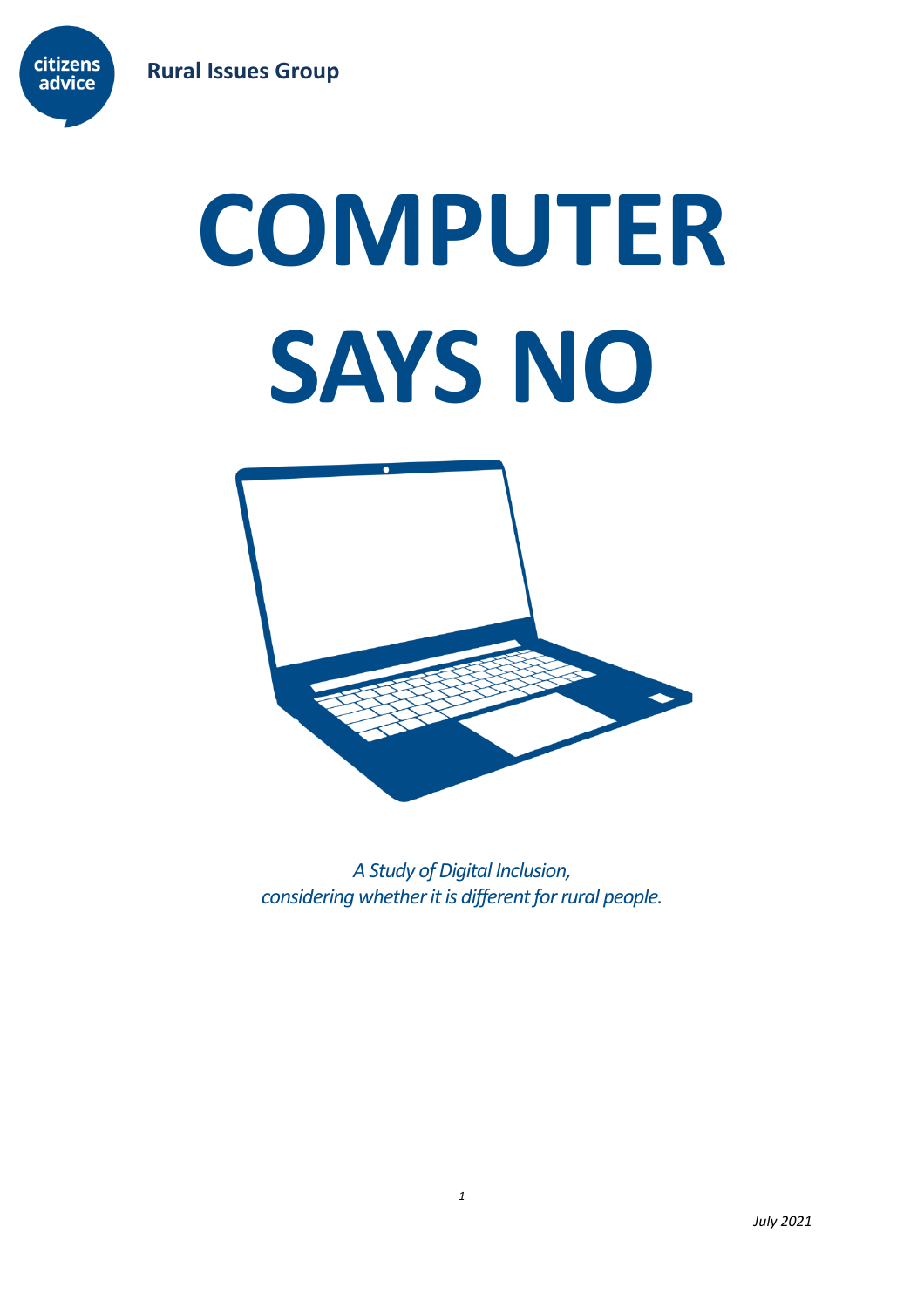

# **Foreword**

Citizens Advice is here to help people get their lives back on track. We need your help and ideas now please. Our focus is on rural lives. The evidence from rural local Citizens Advice across England and Wales is that some people are being left behind by the switch to digital in our daily lives, sometimes with dangerous consequences to them and their families.

The last 18 months have taught us how challenging it is to live our lives cooped up in our home. Digital capability has been key to allowing many of us to work, socialise and even exercise. Imagine being out in the countryside and not to have that digital contact. Low incomes and low literacy play their part too.

The best it gets for many people is using a smartphone.

Those who can't even afford a phone are cut off from modern life.

We are sharing our findings about how people really live so that you, policy makers and fellow concerned citizens can act quickly. Please think what you could do to bring those who are struggling back into our communities.

Jane Mordue Chair Rural Issues Group

## **RECOMMENDATIONS**

We recognise progress in providing access to the Internet in rural areas. We recommend that:

- *We should raise awareness of the problems of Digital Inclusion among Public and Private Sector organisations and charities. This includes explaining that people in rural areas remain less likely to be Digitally Included, less likely still to be included if they are rural and older and least likely to be Included if they are rural and older and living alone.*
- *Government funding for the Gigabit Programme should be restored*
- *Government must continue to focus on the last "hard to reach" properties not yet offered a Broadband connection.*
- *We should all raise awareness that at least a quarter of people in the UK lack the literacy skills (and computer literacy) to effectively access the Internet.*
- *We should raise awareness of the fact that many people simply accept that they are rejecting its advantages and choose not to join the Information Age.*
- *We must not lose sight of the last few homes – probably all rural - that are unable to connect to the Internet. We must agitate until connection is available to everyone everywhere.*
- *Clearly, we must promote the benefits of Digital Inclusion to our clients, and hope that other organisations will follow.*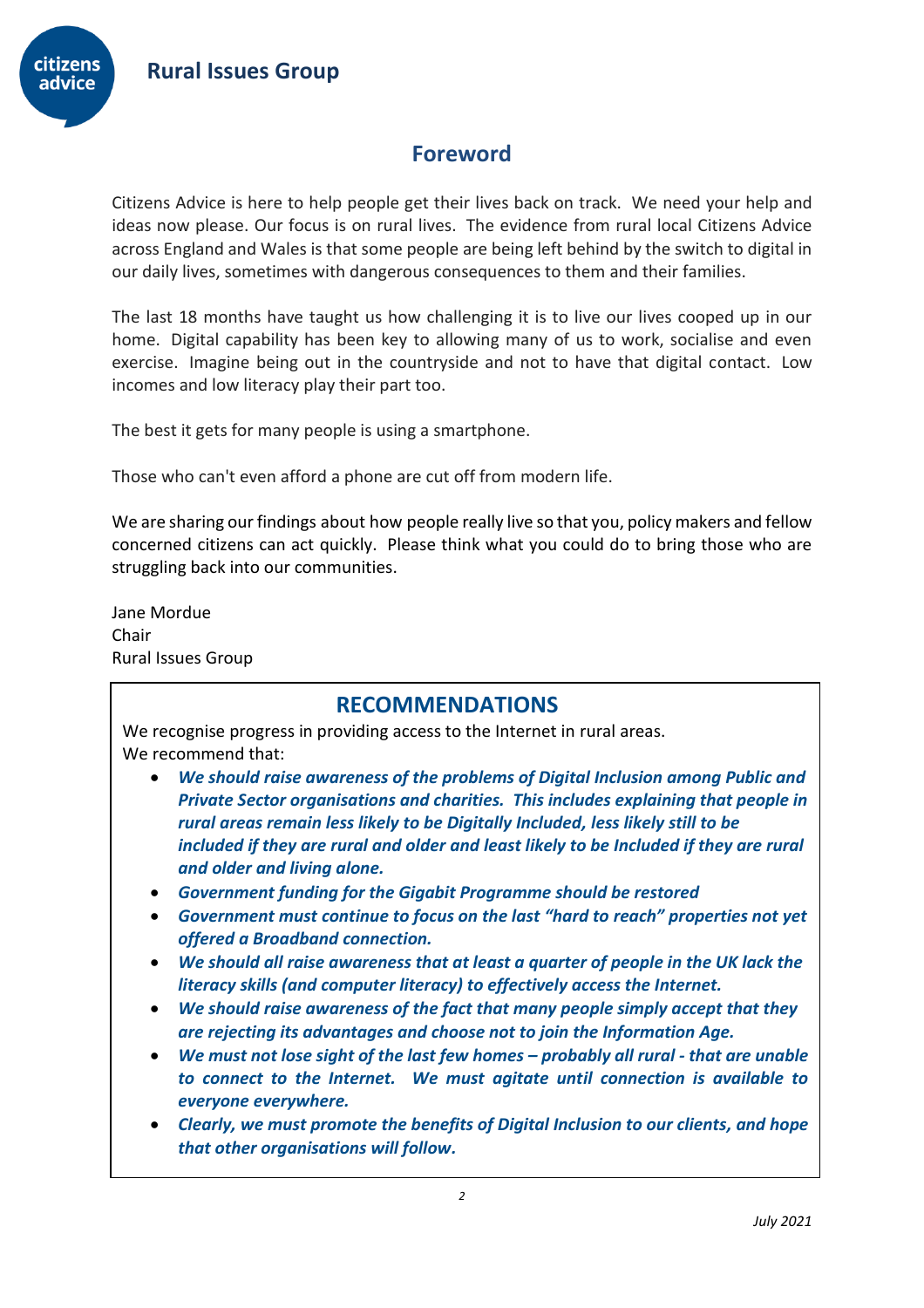

# Contents

| $\mathbf{1}$<br>From Office For National Statistics: "Internet Access - Households and Individuals, Great Britain: 2020"<br>2<br>3<br>4<br>The Good Things Foundation: Understanding the Motivations of Non Users of the Internet22 |  |
|-------------------------------------------------------------------------------------------------------------------------------------------------------------------------------------------------------------------------------------|--|
|                                                                                                                                                                                                                                     |  |
|                                                                                                                                                                                                                                     |  |
|                                                                                                                                                                                                                                     |  |
|                                                                                                                                                                                                                                     |  |
|                                                                                                                                                                                                                                     |  |
|                                                                                                                                                                                                                                     |  |
| RURAL ISSUES GROUP - DIGITAL INCLUSION IN YOUR AREA QUESTIONNAIRE 2021 32                                                                                                                                                           |  |
|                                                                                                                                                                                                                                     |  |
|                                                                                                                                                                                                                                     |  |
|                                                                                                                                                                                                                                     |  |
|                                                                                                                                                                                                                                     |  |
|                                                                                                                                                                                                                                     |  |
|                                                                                                                                                                                                                                     |  |
|                                                                                                                                                                                                                                     |  |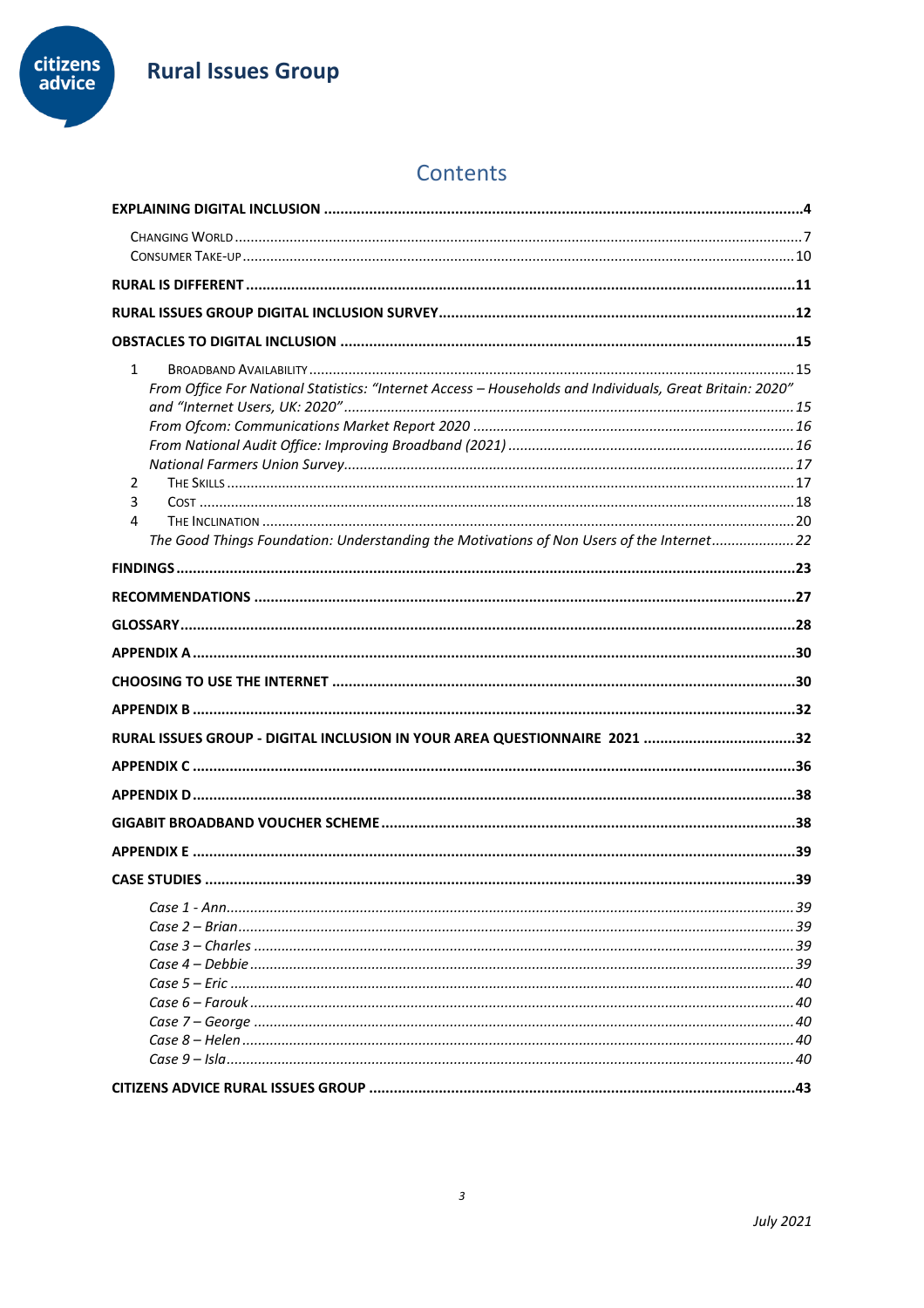

# **EXPLAINING DIGITAL INCLUSION**

<span id="page-3-0"></span>It is often said that we live in the Information Age. But some people are left out. Too often, they are Vulnerable<sup>1</sup>.

In these troubled times, it is widely assumed that everyone needs access to the Internet.

The Government introduced a "Digital By Default" policy in 2010. Meaning that they expect people to do business with the government – such as applying for Benefits – online.

This policy has since become considerably more refined by a Government Digital Strategy, and a Government Digital Service. It is setting Functional Standards for Digital. It acknowledges and addresses the fact that some people will not transact business online.

There are significant advantages for government in having people online, as online transactions are much cheaper than "hard copy" correspondence on paper; and significantly cheaper than a telephone call.

But the fact remains that since 2010, the government has had a strong preference for online transactions.

The Covid Pandemic has undoubtedly created some pressures on people to interact with each other, with suppliers, and with "the authorities" by Internet as they were extensively forbidden from meeting.

They might use it make telephone calls as the Public Service Telephone Network (PSTN) comes to an end in 2025. Already many organisations are using "Voice Over IP" meaning Voice Over Internet Protocol (or VOIP) technologies to make calls that depend not on the traditional telephone network but on Internet cables and Internet technologies. In an ideal world, this would happen without users noticing; but a characteristic "tell" is that (like mobile 'phone technology) VOIP calls can handle traffic in only one direction (without clever management), whereas the old copper wires could handle two directions. In fact, many PSTN calls are transmitted by VOIP for part of their journey and we don't notice.

They might use it to send e-mails – on business or to friends and family. And besides e-mail, there are now many tech solutions to allow us to send messages to one another. Some of these are very flexible and secure (such as WhatsApp), some are less so.

<sup>&</sup>lt;sup>1</sup> This expression is not easy: we take "vulnerable adult" to mean someone who is at least 18 years old, and requires assistance in the conduct of his or her own affairs, or is at risk of harm. (The expression "At risk" is increasingly preferred here.) Dyslexia, dyscalculia and dyspraxia are excluded.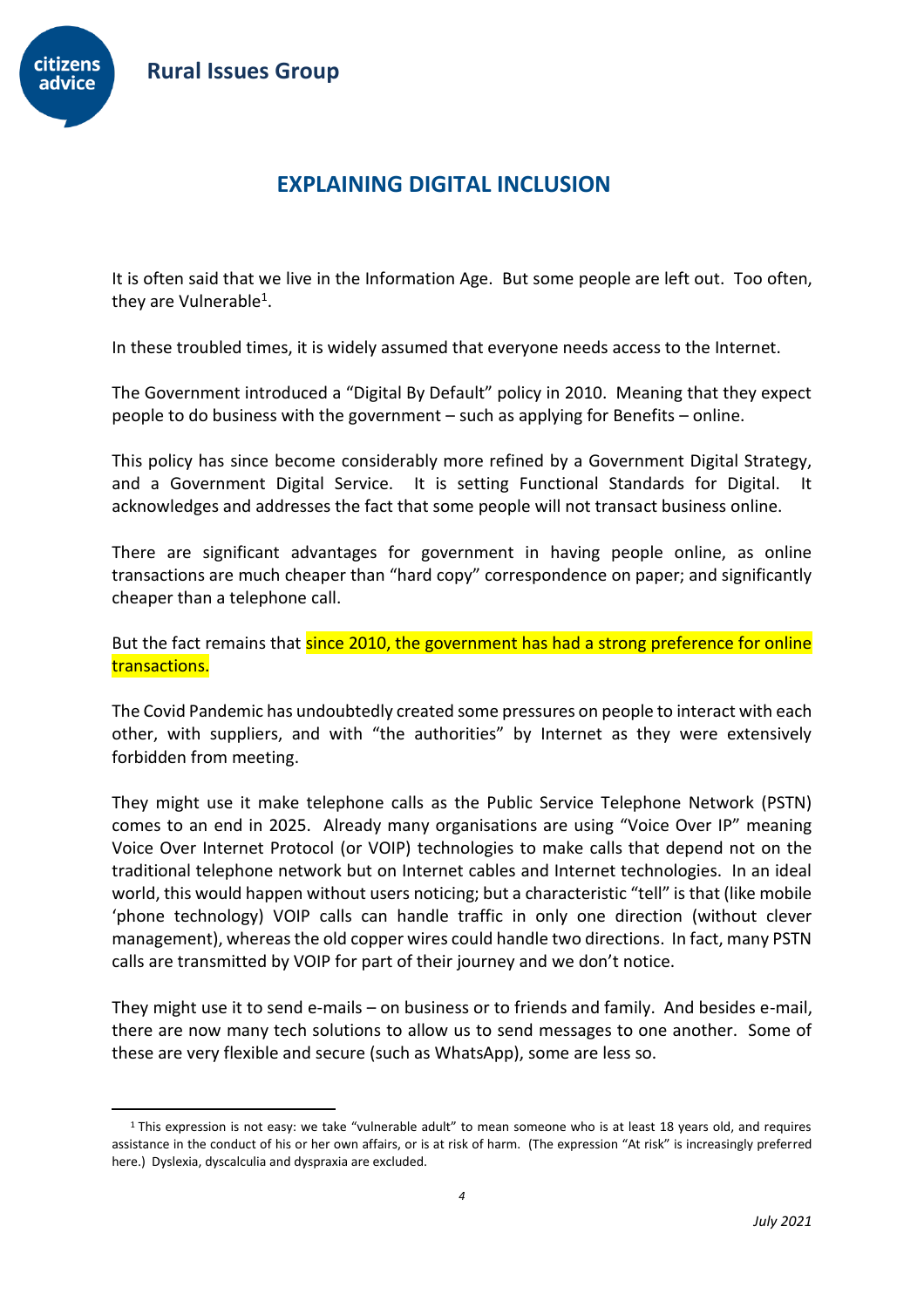

They might use it to visit web sites. Legend had it that the Internet was for Porn, but there are at the time of writing 1197million web sites serving virtually an infinite number of purposes - most visited is, of course the Google search tool (almost four times more used than the following); followed by YouTube, Facebook and Twitter. Social Media is the main category – Adult Material has now fallen to fifth place; television is seventh and e-mail eighth.<sup>2</sup>

They might just use it to obtain or play games.

A huge proportion of official activity now depends on the Internet; similarly, a huge proportion of business is now "online" (means on the Internet).

Many organisations, such as banks, would prefer to communicate with us online – rather than in person because it is cheap, quick and efficient – significantly more so than a 'phone call or a visit. Money paid in the form of cash and cheques is increasingly a bit of a nuisance (but better than nothing !)

For example, Police use the Internet, not least including mapping tools and "satellite navigation" that depend on the Internet to plan their operations; and cameras monitor us in the streets – that also depend on the Internet.

Equally we can use the Internet to monitor government activity – Freedom of Information law leads The State to publish a great deal of information about itself – on the Internet. Including Police. Researchers use the Office of National Statistics, and recently Government data about Covid and our response to it is available.

Many people use security software to enable them to watch the interior or exterior of their homes (or business premises) while they are elsewhere. The Internet of Things allows people to "talk to" their 'fridge for example, via the Internet.

There are many implications of an individual being Digitally Excluded: they affect family, work, benefits and play, and they are emphasised by "the lockdown". Some examples are:

- Unable to apply for jobs
- Unable to apply for benefits
- Unable to seek Advice or other forms of help
- Unable/difficult to obtain supermarket delivery service (to protect those who need Shielding and those who are clinically more vulnerable)
- **•** Unable to see family and friends
- **•** Unable to learn new skills
- **•** Lacking social contact
- Limited news/uninformed
- Lacking entertainment many people now play games and watch television/movies online
- **•** Limited access to shopping and other services.

<sup>2</sup> [https://siteefy.com](https://siteefy.com/)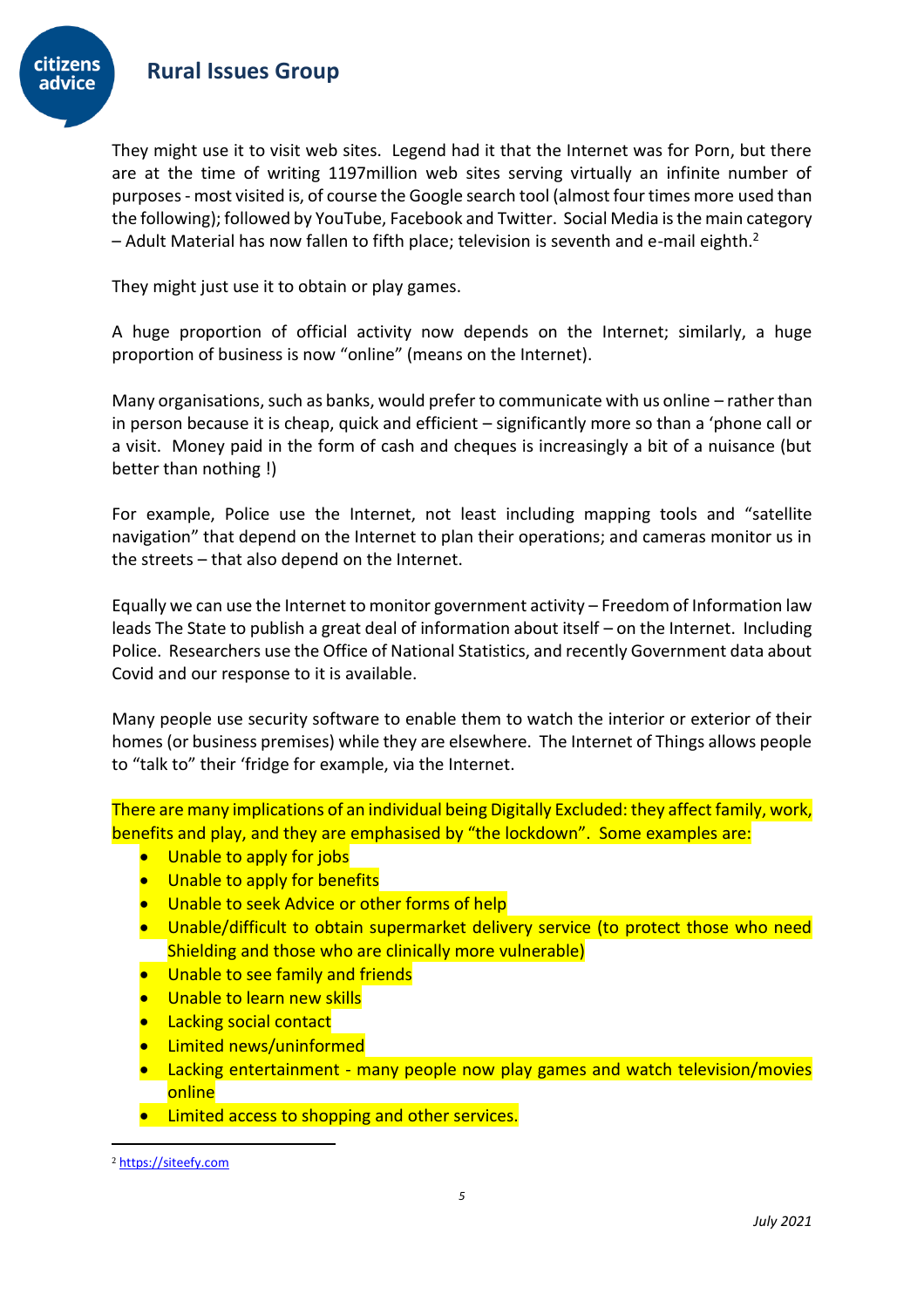

There is another influential aspect of this: huge amounts of money change hands for our attention. Advertising is a key revenue stream for Internet Businesses. It grows at 20% each year and UK online advertising generated £15.7bn in 2019.

The average UK Internet User spends 3 hours 29 minutes using the Internet each day. 39% of this is spent on Google-owned sites (includes YouTube) and Facebook-owned sites.<sup>3</sup> This suggests the importance of these sites to marketing industries.

So while Internet access provides amenity for the individuals, there may be very significant reasons why businesses and government want people to be online. And there is every reason to believe that the availability of good Broadband services will have enormous benefits for rural businesses.

<sup>3</sup> Ofcom: Communications Market Report 2020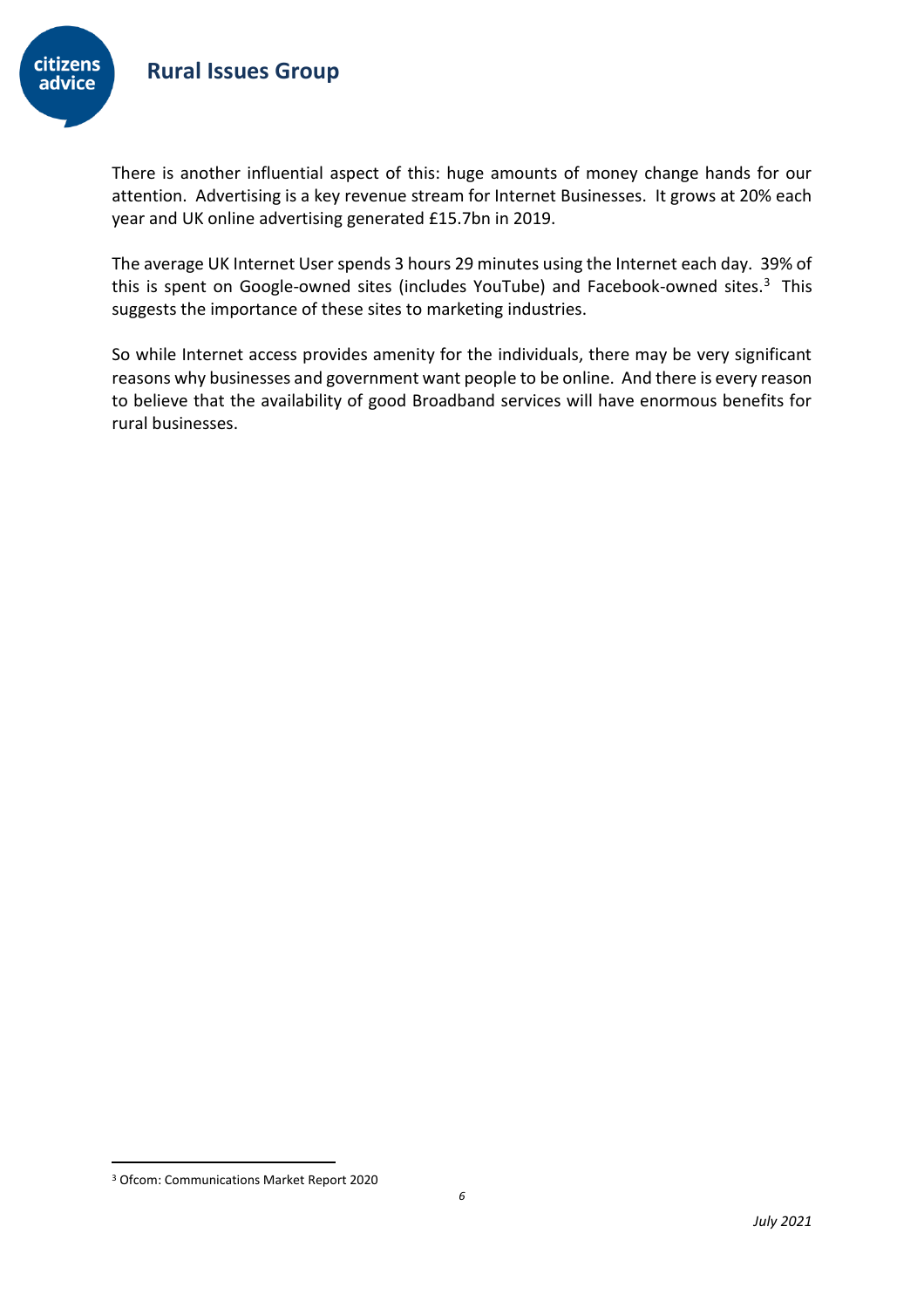

## <span id="page-6-0"></span>Changing World

When we first wrote about Digital Inclusion, the first problem was the lack of Broadband services to some areas. Any connection counted.

Now people increasingly choose to access the Internet by other routes, such as through their mobile 'phones, and by satellite.

More recently the organisations that provide connections are resorting the wireless communications for the last few hard to reach premises.

#### **But almost everyone is now able to obtain an Internet connection if they want one.**

In 2010 that the government announced its aim for the UK to have the best superfast Broadband network in Europe. It established a funded programme for the purpose, and it was aware of the need to support areas in which rollout is not commercially viable.

Government commitment has moved on. In recent months it seems to have been moving at breakneck speed, as "the lockdown" brought home to individuals and the government that it is important to have access to the internet for personal and national prosperity.

Building Digital UK (BDUK) is now a part of the government's Department for Digital Cultural, Media and Sport and its role is to deliver networks. Its papers refer to a Shared Rural Network costing £500 million for mobile coverage. Its first six procurements through BDUK are predominantly rural:

- Durham, Tyneside, Tees Valley and Northumberland
- West Cumbria
- North and West Northumberland and East Cumbria
- Cambridgeshire and adjacent areas
- East Cornwall
- West Cornwall.

And in 2017 the government set up a Barrier Busting Task Force. The role of the team is to:

- Educate stakeholders (e.g., local authorities, operators and site providers)
- Collaborate with and influence other government departments who have the power to enact change
- Legislate to remove barriers that are unlikely to be overcome by the market alone
- Mediate between stakeholders where disputes arise, so that resolutions may be reached faster; and facilitate direct dialogue between telecoms operators and their stakeholders, encouraging better relationships and the adoption of best working practices.

Now the technology has moved on.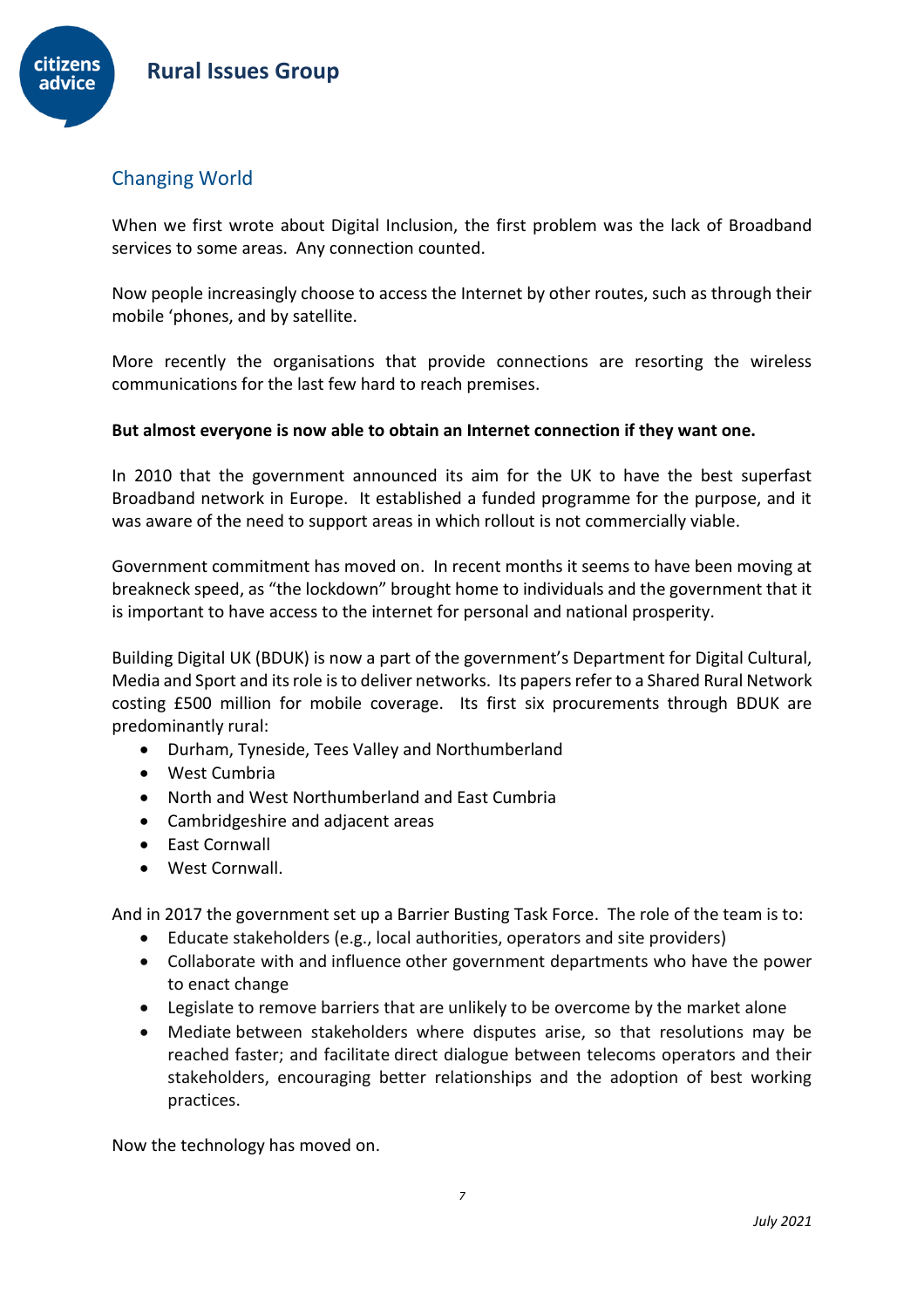

People's expectations have moved on.

In 2017, OfCom declared that download speeds of 10Mbps are necessary to deliver an "acceptable user experience" for typical home broadband usage.

In 2018 the government undertook a Future Telecoms Infrastructure Review.

The government programme announced a new programme in England in 2018 referring to the faster Gigabit connectivity reaching 50% of homes by 2025. They committed £5Billion to support the delivery of Gigabit-capable Broadband to the hardest to reach premises, starting with those that do not have access to Superfast Broadband.

Since 2020, a UK wide Universal Service Obligation (USO) provides a legal right to request a "decent Broadband connection" – meaning a download speed of at least 10Mbs, subject to a cost threshold of £3400. An Ofcom definition is used of "affordable connection" – less than £45/month in 2020.

In most cases, Broadband services deliver Internet capability to the home – to a router within the home; then Wi-Fi (wireless networking – which works in an entirely different way from Broadband) carries the signal to and from the router to a desktop computer, or laptop, or tablet device, or mobile phone.

#### **In 2021, a Broadband connection is not regarded as adequate unless it is "Superfast" – meaning 24Mbps<sup>4</sup> .**

Each new programme aspires to "mop up" the last few hard to reach homes. And the Gigabit Programme planned to reach the hardest to reach premises first.

The Gigabit Programme uses a variety of technologies to achieve its objectives, including wireless and cable technology. But it regards those who are digitally excluded out of choice or for financial or other reasons as being out of scope<sup>5</sup>.

But recently the government has revised its commitment and reduced the finance available by 75%. Its ultimate aspiration is to reach 85% of homes with gigabit technology by 2025.

As of March 2021, Superfast is available to 94.9% of premises in England; Gigabit is available to 24.8%; 0.2% of premises are unable to receive 2Mbps; 0.5% are below the Universal Service Obligation<sup>6</sup>. A map shows that it is Wales, the south west, and the north that have higher proportions without Superfast availability.

<sup>4</sup> Now a standard adopted by Her Majesty's Government and OfCom (the Office for Communications).

<sup>5</sup> Commons Library Briefing "Improving Broadband" March 2021.

<sup>6</sup> Commons Library Briefing "Improving Broadband" March 2021.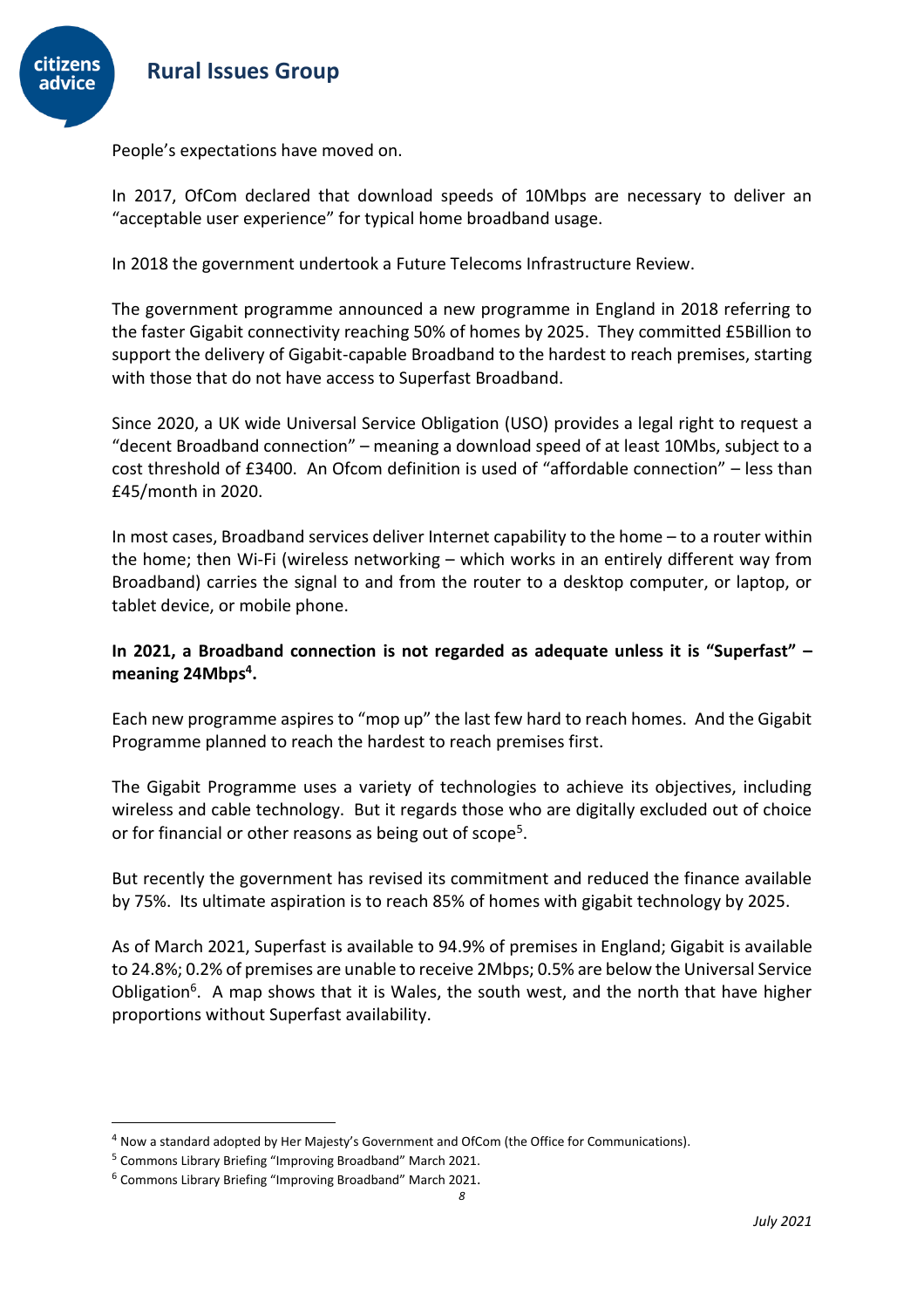

A Gigabit Broadband Voucher Scheme offers government funding for Small to Medium Enterprises and homes to help cover the costs of installing Gigabit Broadband. These seem to be intended to benefit rural homes and businesses. See Appendix D.

Evidence has recently improved dramatically with the understanding from six fascinating studies (if you are into that sort of thing !) have emerged from:

- *Ofcom: "The Communications Market Report 2020",*
- *Office For National Statistics: "Internet Access – Households and Individuals, Great Britain: 2020",*
- *Office For National Statistics: "Internet Users, UK: 2020"*
- *National Audit Office: "Improving Broadband"*
- *National Farmers Union: "2020 Digital Technology Survey"*
- *The Good Things Foundation 2019: "Understanding the Motivations of Non Users of the Internet" 7*

to provide us with a much better picture of this. The studies are discussed in more depth in the following section on Obstacles to Digital Inclusion.

<sup>7</sup> https://www.goodthingsfoundation.org/insights/digital-motivation/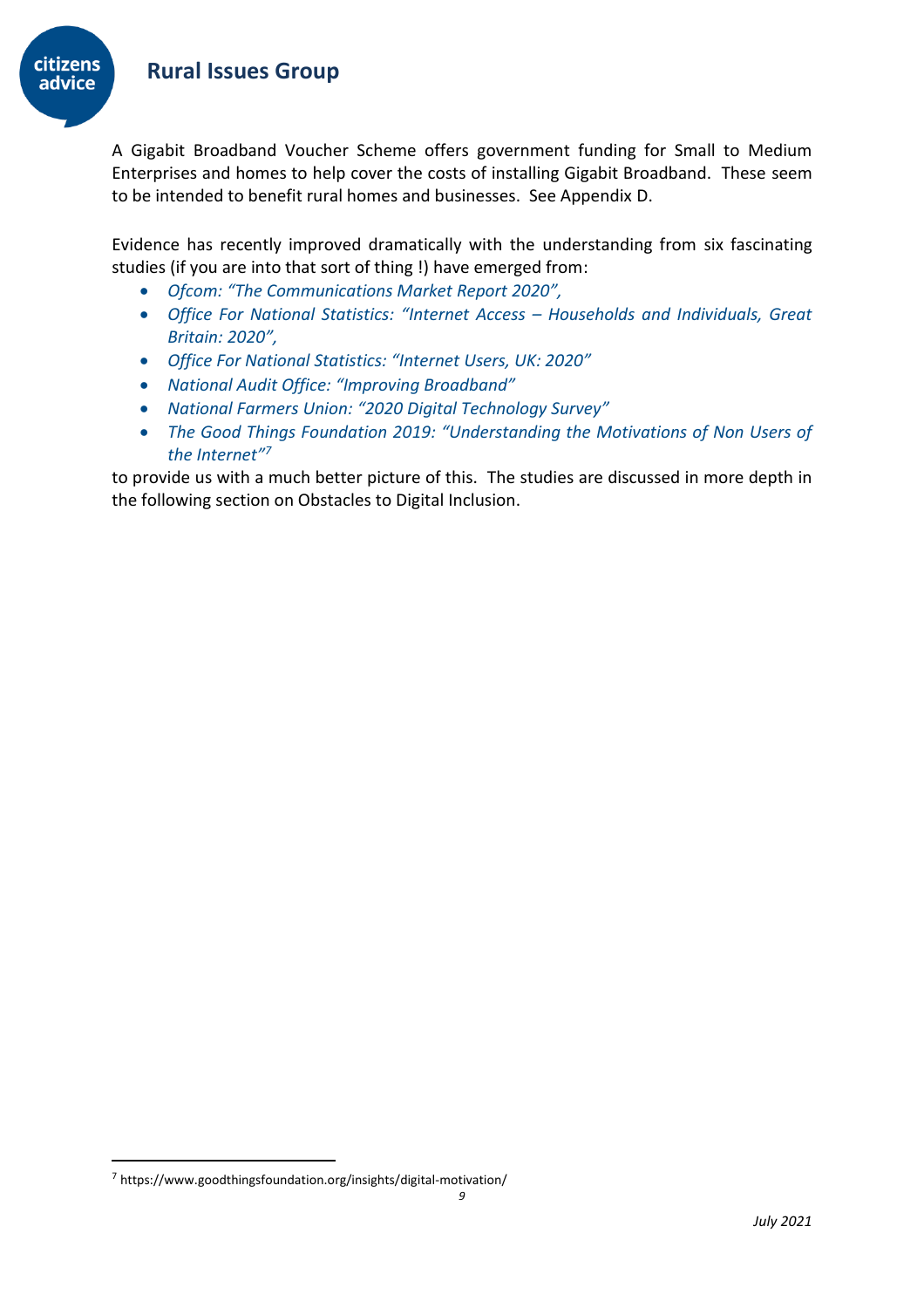



## <span id="page-9-0"></span>Consumer Take-up

By December 2020, only about a quarter (25%) of consumers within a full-fibre area had chosen to take up the service; only 1.4% of UK postcodes had at least one line receiving gigabit speeds as of September 2020; but almost two thirds had taken up a Superfast Broadband <mark>connection or faster</mark><sup>8</sup>.

This data is important: it shows how the problem has changed.

Almost everyone is now offered high quality Broadband connections, but take-up is low.

A recent article from Citizens Advice suggests that people with low incomes are forced to choose between Broadband and food. 1 in 6 people struggle to afford their Broadband bills; and 2.3million people are behind on their Broadband bill. Clearly cost is a significant factor, although we recognise and applaud recent offers from some of the service providers.

Recent statistics show that Mobile internet traffic now accounts for more than half of global Internet traffic and there are 61.3 million mobile Internet users in the UK<sup>9</sup>.

The report of *The Good Things Foundation 2019: "Understanding the Motivations of Non Users of the Internet"* sheds a great deal of light on the reasons why people might not take the offer of connection. And the organisation is active in helping people past the obstacles.

<sup>8</sup> OfCom "Connected Nations" 2020. Similar to statements of "Connecting Devon and Somerset Briefing" of 7<sup>th</sup> May 2021 <sup>9</sup> Statista.com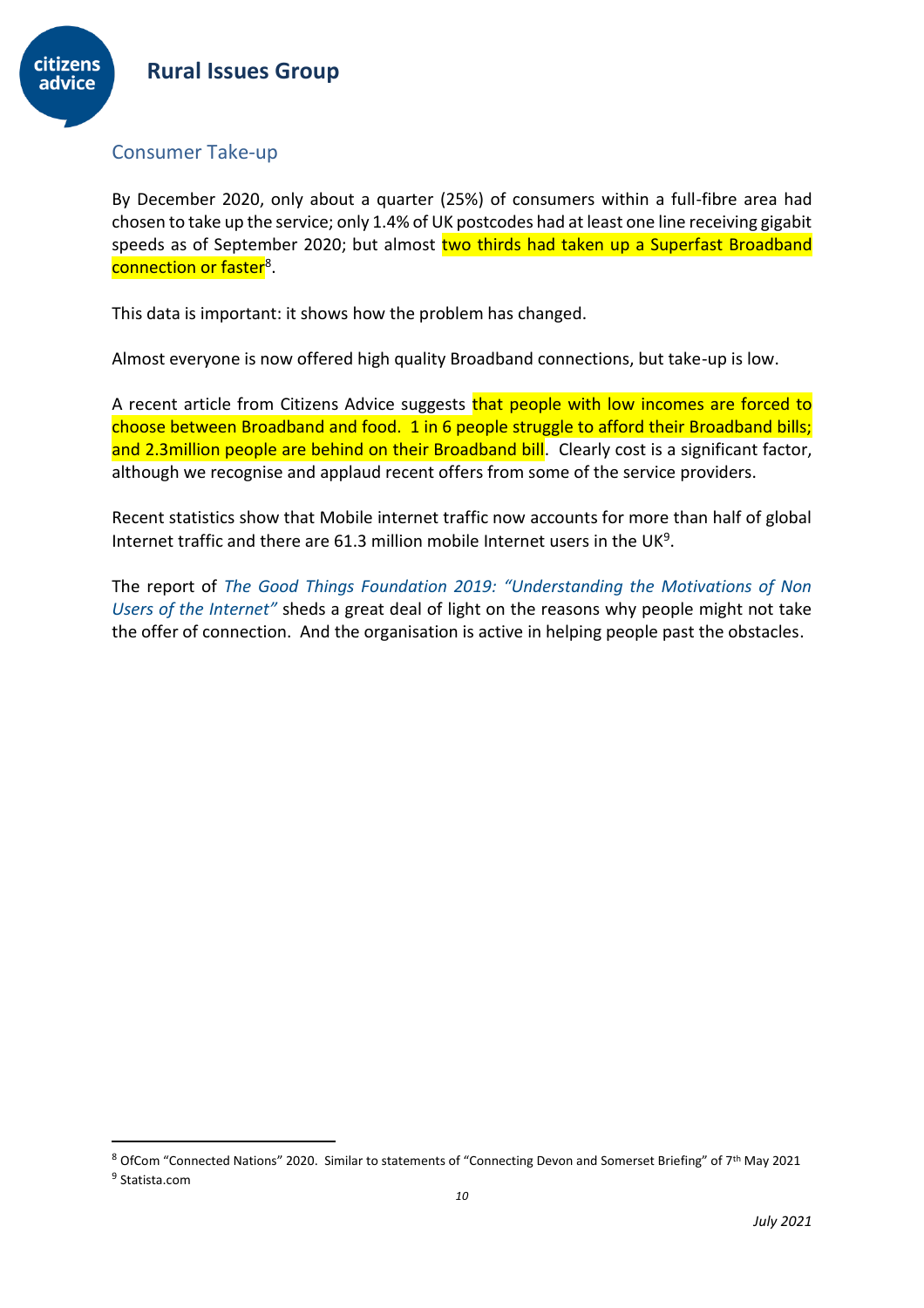

# **RURAL IS DIFFERENT**

<span id="page-10-0"></span>For some years, the Rural Issues Group has felt that rural people are less digitally included than urban people in England and Wales in relation to Digital Inclusion. This document is a first attempt to quantify this, and present evidence.

We recognise that the Gigabit Voucher Scheme is a benefit aimed at helping rural areas to catch up. This scheme is a massive step forward – but some rural homes will be adversely affected by its cap.

We also recognise that the early steps of BDUK indicate very significant progress in improving things in rural areas.

This is significant in that it suggests that the government appreciates some of the problem in rural areas.

In March 2021, an average of 85.1% of rural homes are offered Superfast Broadband – and 97.3% of Urban ones<sup>10</sup>. In Rural areas, some parts of the country have only 69.7% of premises offered Superfast. The lowest percentage in urban areas is in the south west at 96%.

The *National Audit Office report "Improving Broadband" (2021)* supports our impression that rural areas are different, and makes a number of fairly technical recommendations to address the problem.

"A litany of DCMS failures means businesses and homes in rural areas could be locked out of gigabit broadband for years to come."

80% of premises in rural areas are able to access Superfast Broadband; the number is much higher – 97% in urban areas.

"1.6million premises, mainly in rural areas cannot yet access Superfast speeds…there is a risk that rural areas will be left even further behind."

It is our view that improved Broadband in rural areas is likely to provide opportunities for rural businesses and so help the local and the national economies.

<sup>10</sup> Commons Library Briefing, 4 March 2021.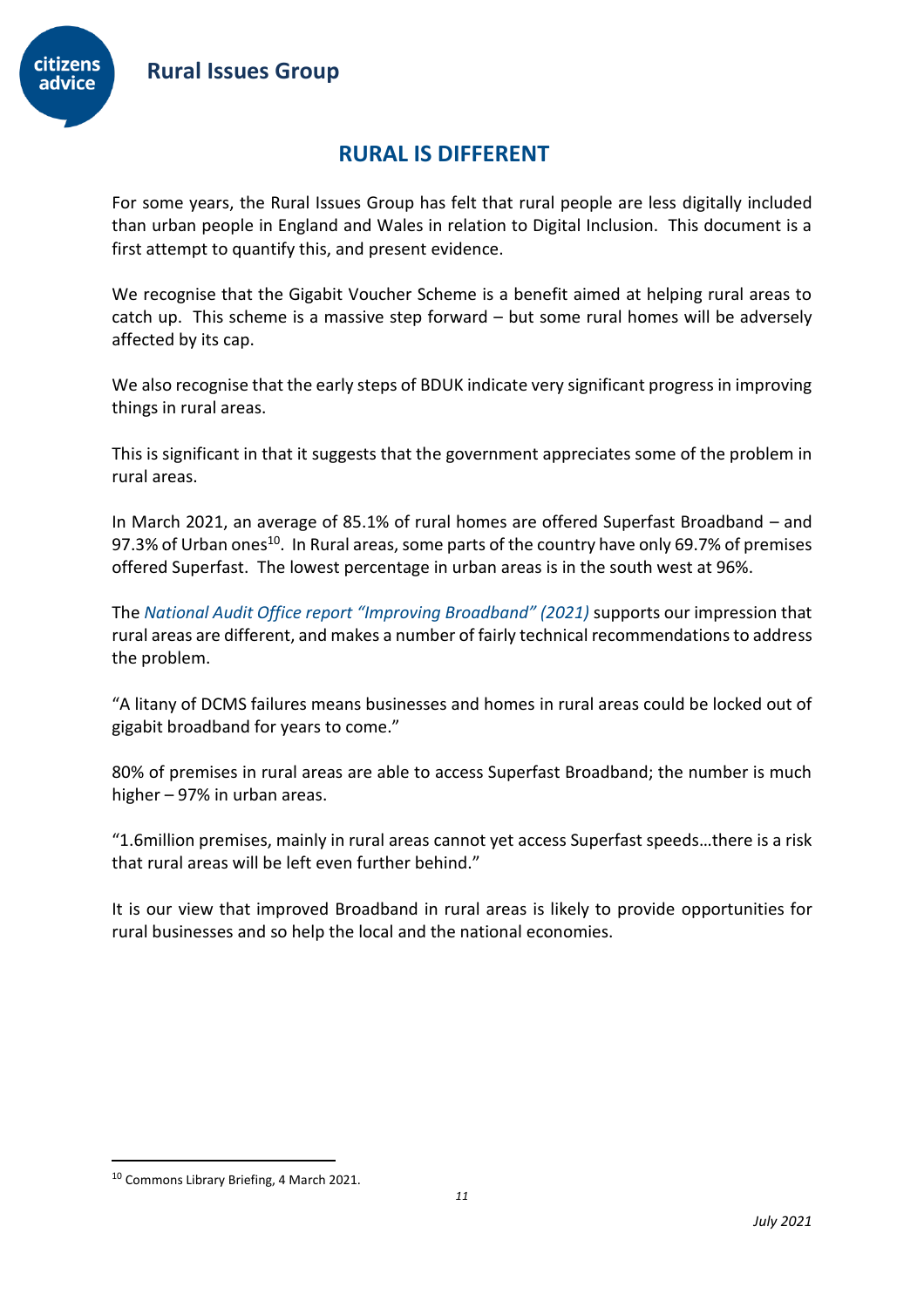

# <span id="page-11-0"></span>**RURAL ISSUES GROUP DIGITAL INCLUSION SURVEY<sup>11</sup>**

The Rural Issues Group conducted a survey between January and March 2021. The survey was online and the Citizens Advice Community was invited to respond.

A copy of the questions of the Survey can be found in Appendix B.

We acknowledge a number of flaws in this survey, but we think that it improves our understanding of Digital Inclusion issues and our clients.

We received 44 responses from all over England and Wales. 95.5% of respondents were from Local Citizens Advice Offices that considered themselves to be at least partly rural.

The following table shows the responses to our question about obstacles to Internet use:

Cost (Equipment)  $-34(77.3%)$ Cost (Broadband Services)  $-32(72.7%)$ Skills  $-37(84.1%)$ Inclination  $-22(50%)$  $-20(45.5%)$ **IT Literacy**  $-38(86.4%)$ **Basic Literacy**  $-20(45.5%)$  $-1(2.3%)$ Nonel English not first language -1 (2.3%)  $-1(2.3%)$ confidence  $-1$  (2.3%) Lack of support to try using the  $-1$  (2.3%) intern...  $-1$  (2.3%)<br>-1 (2.3%)  $\mathbf 0$ 20  $10$ 30 40

6 What are the obstacles faced by your clients to doing internet transactions (as many as

83.5% of respondents thought that most or all of the homes in their area would be able to obtain a broadband service. 11.4% of respondents thought that the number would be about half.

69.8% of respondents think that most homes in their area currently have a broadband service; the rest think that the number is about half.

appropriate)? 44 responses

<sup>11</sup> *Some notes on this analysis process:*

<sup>•</sup> *Significant proportion – implies more than 5%.*

<sup>•</sup> *Marginal – 1% to 5%.*

<sup>•</sup> *Substantial – implies more than 25%.* 

<sup>•</sup> *Dominant – substantially more than the others in the group.*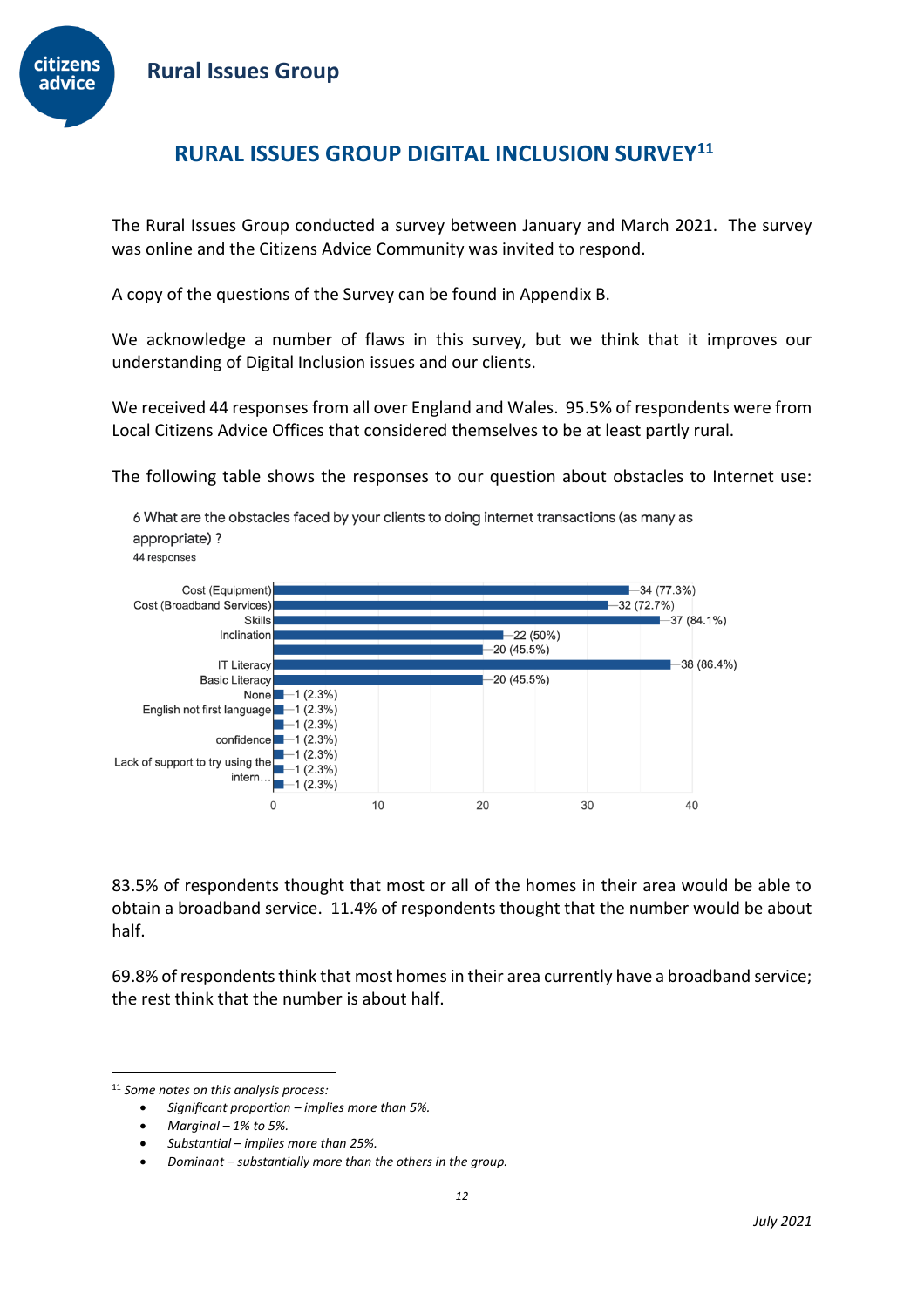

62.8% of respondents thought that About Half of clients in their area have the skills to use the Internet; 34.9% thought that Most clients have the skills.

95.4% of respondents thought that Most or About Half of clients have the inclination to use the Internet.

84.6% of respondents thought that Most or About Half of clients actually carry out Internet transactions.

Costs are a dominant factor – of equipment and of Broadband services. Skills and IT Literacy are also dominant factors.

51.2% of respondents thought that clients mainly use a 'phone to carry out transactions such as job and benefit applications; 48.8% thought that it is a mixture of devices. Nobody suggested that it is a laptop or a desktop device, or a tablet.

95.3% of respondents thought that clients use the internet for social, domestic and pleasure purposes a Fair Amount or A Lot – meaning that the dominant view is that clients use the Internet in this way for at least an hour a week.

Free Training is a common theme when our respondents think about helping clients to exploit the technology. The following are some of the original thoughts about helping our clients:

- The screen of a mobile 'phone is small and this doesn't help.
- Giving people space and the confidence to try things out is important. And support to help if they get into trouble. Many of us would argue that the best form of education is trial and error.
- Quality of Broadband is an issue.

Question 7 asked "What might help clients to exploit the Internet for transactions such as benefit and job applications?" One answer covered it particularly well:

*Cheaper Broadband - all-inclusive packages to allow access to online learning for schools etc, improved IT Literacy; confidence that it was secure together an improved understanding of the risks of Internet scams; how to protect themselves via proportionate and cost-effective measures. Secure and trusted local amenity spaces such as village Halls where in addition assistance could be provided by a local trusted member of the community to help overcome issues and perhaps run* themed sessions to build *confidence. Provision of Basic IT hardware like secure tablets that can be operated simply to build confidence and allow a bespoke access according to use e.g., if predominantly for schooling. Clarity from Government statutory agencies on hardware standards for basic equipment perhaps. Understanding by agencies ( local and national ) of the issues as to what prevents different ages groups and backgrounds from using the internet and how to convey the benefits of benefits of doing so - eg Understandably older persons in rural areas often very concerned about scams and security (also there seem to be a view that scams are just something society has to live with but it would help if*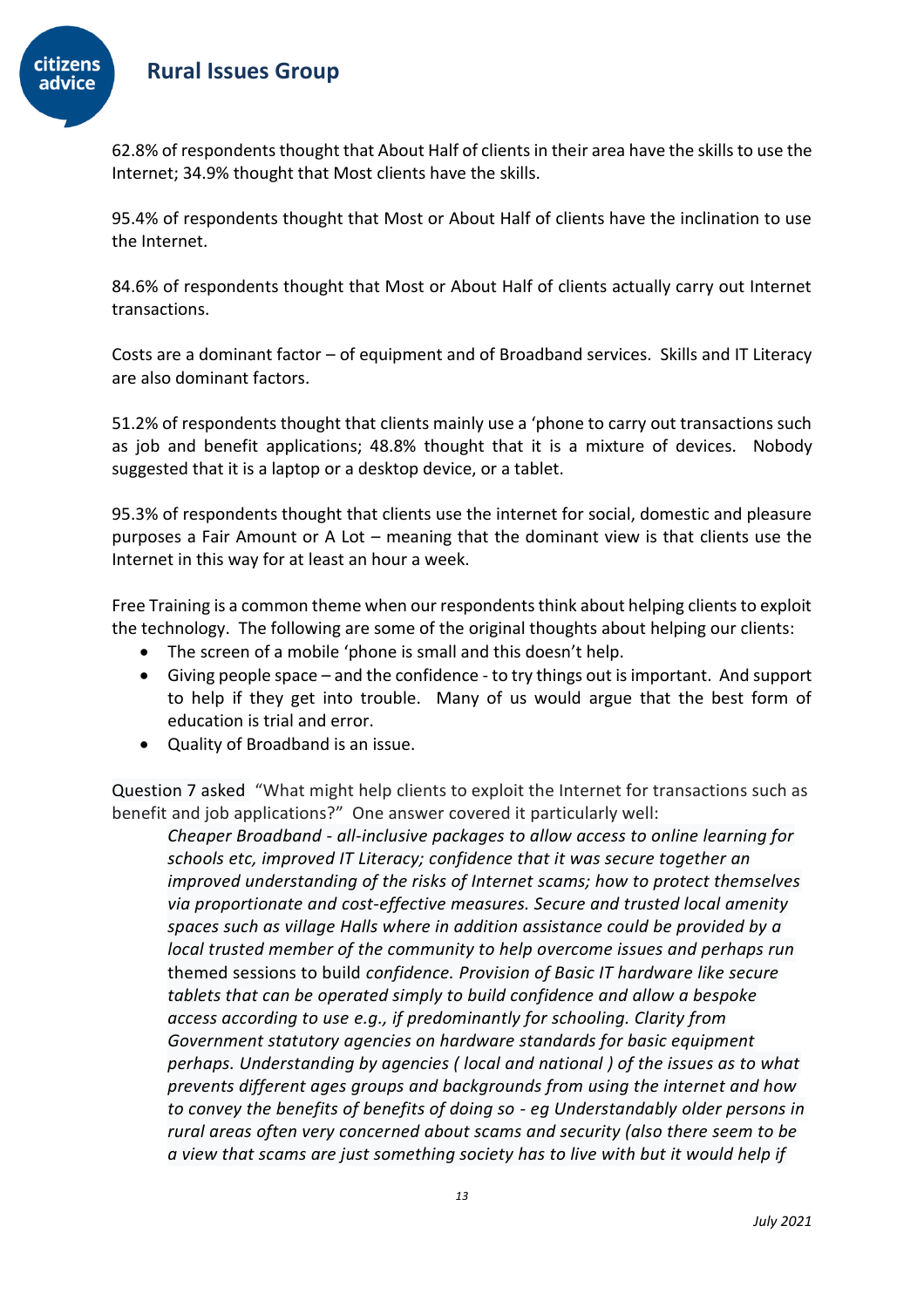

*the government and stakeholders could develop initiatives that offered uniform and clear and transparent guidance on what was being done to counter this )*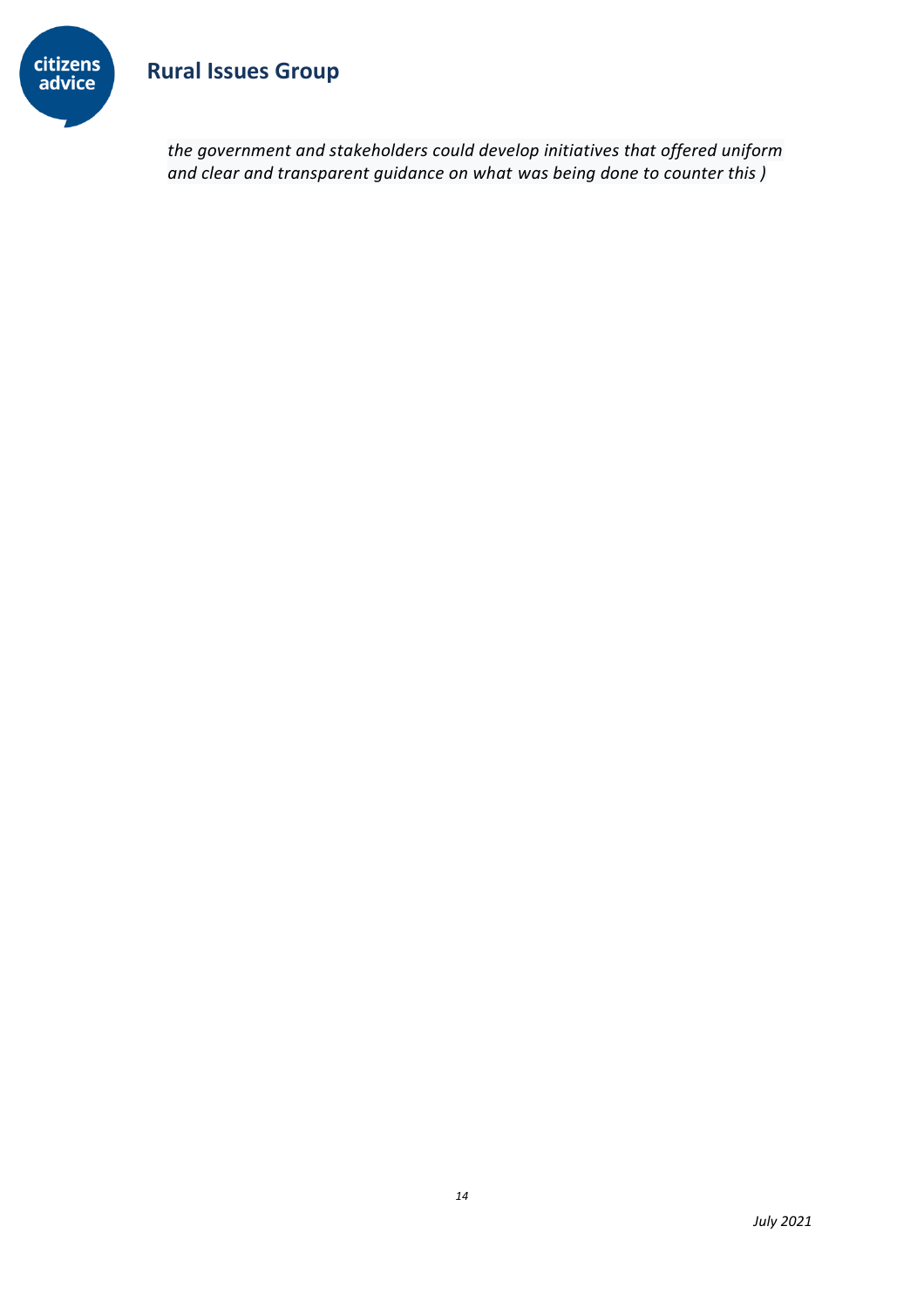

# **OBSTACLES TO DIGITAL INCLUSION**

## <span id="page-14-1"></span><span id="page-14-0"></span>1 Broadband Availability

A main obstacle to Digital inclusion has been that **Broadband Internet connections have not been offered everywhere**. They were initially offered where there was dense population – hence a commercial business case. But in recent years a variety of initiatives have brought the offer to almost all rural parts of the country, and now only about 150000 premises that are unable to access Broadband.

But this picture is becoming increasingly complex.

Users are increasingly choosing to access the Internet via their mobile phones, rather than the more traditional, hard wired, Broadband routes. So it is no longer clear that the absence of Broadband implies the absence of Internet.

More complicated still, new technologies are emerging: a dominant one at the time of writing consists of Low Earth Orbit Satellite services.

And older satellite services are available, but expensive and a little slower.

The availability of Broadband is still an issue, if a declining one; but increasingly people use a variety of ways to access the Internet.

The UK had 63.06 million Internet users in 2019<sup>12</sup>: involving 96% of the households (rising from 89% in 2016)<sup>13</sup> or 63.54 users per 100000 population. Has 39.31 subscribers per 100000  $14$ , which is 13<sup>th</sup> in the world (Europe has 32.9 subscribers per 100000 people). Is 74<sup>th</sup> in the world for mobile phone subscriptions with 119.63 per 100000.

<span id="page-14-2"></span>From Office For National Statistics: "Internet Access – Households and Individuals, Great Britain: 2020" and "Internet Users, UK: 2020"

All households have an Internet connection where they contain two or more adults aged 16 to 64. At the other end of the scale, only 80% of households have a connection where the age is at least 65, and there is only one adult. This suggests that age and isolation are a surprising factor.

43% of households aged over 75 have no Internet connection.

<sup>12</sup> [www.statista.com](http://www.statista.com/)

<sup>13</sup>[https://www.ons.gov.uk/peoplepopulationandcommunity/householdcharacteristics/homeinternetandsocialmediausage/](https://www.ons.gov.uk/peoplepopulationandcommunity/householdcharacteristics/homeinternetandsocialmediausage/bulletins/internetaccesshouseholdsandindividuals/2020) [bulletins/internetaccesshouseholdsandindividuals/2020](https://www.ons.gov.uk/peoplepopulationandcommunity/householdcharacteristics/homeinternetandsocialmediausage/bulletins/internetaccesshouseholdsandindividuals/2020) but see als[o https://www.ofcom.org.uk/research-and-data/about](https://www.ofcom.org.uk/research-and-data/about-ofcoms-research)[ofcoms-research](https://www.ofcom.org.uk/research-and-data/about-ofcoms-research) which suggests slightly lower number of households.

<sup>14</sup> [www.statista.com](http://www.statista.com/)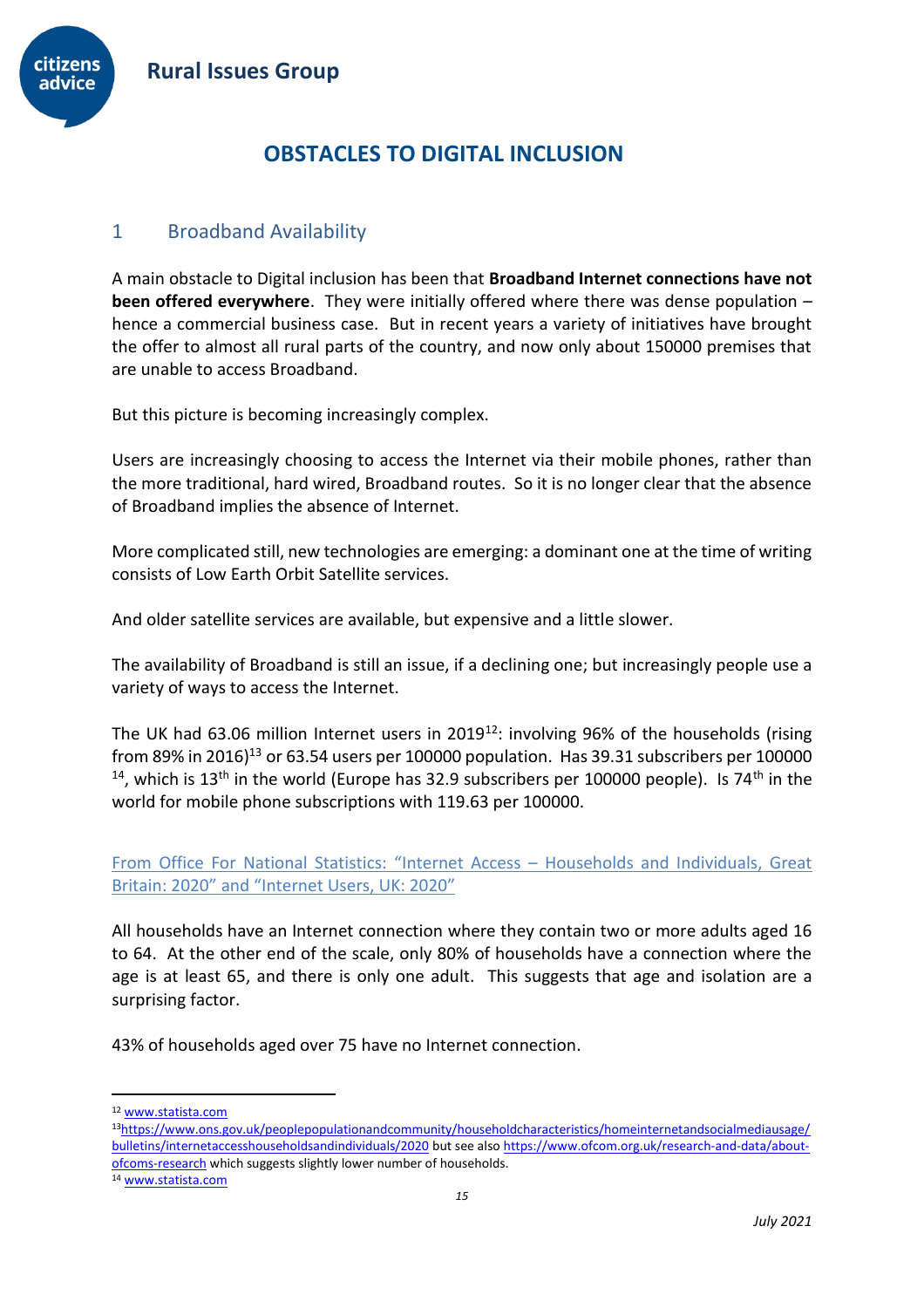

Laptop computers are the most used devices – used by 57% of people, while only 24% still rely on a desktop.

76% of people have an Internet connection at home. Two thirds of these are broadband, but at 97%, almost all have a mobile 'phone.

Television is often overlooked: 57% of people have a smart television, and 63% have a television that is connected to the Internet.

100% of adults under 35 access the Internet daily or almost daily;

- but only 67% of the over 65s;
- and only 84% of people who are disabled (as defined by the Equality Act).
- Taking the whole population, the average is 89%.

64% of under 24s have limited access to social media profile/content or shared online storage; but for the over 65s, that is only 20%; the number is 36% for those who are disabled (per Equality Act). This is part of a picture that suggests that younger people have a much better grasp of the issues of privacy and security than older people and the disabled group lies somewhere in between.

#### <span id="page-15-0"></span>From Ofcom: Communications Market Report 2020

67% of all UK Broadband connections are superfast  $-$  meaning speeds of 30Mbps or faster<sup>15</sup>.

98% of homes have at least one mobile 'phone<sup>16</sup>.

The amount of data that is sent and received increased by almost a third in 2019.

"Text" transactions (strictly Short Messaging Service (SMS) and Multimedia Messaging Service (MMS)) are declining.

Ofcom notes that lack of equipment is a barrier in a third of cases who don't use the Internet.

#### <span id="page-15-1"></span>From National Audit Office: Improving Broadband (2021)

The Superfast Broadband Programme was announced in 2010. Its role included supporting the roll-out of broadband to areas that were not commercially viable. The target was for 90% of premises to have access to Superfast Broadband by 2015: in June 2013 the target was revised to 95% by 2017.

<sup>15</sup> Ofcom: Communications Market Report 2020

<sup>16</sup> Ofcom: Communications Market Report 2020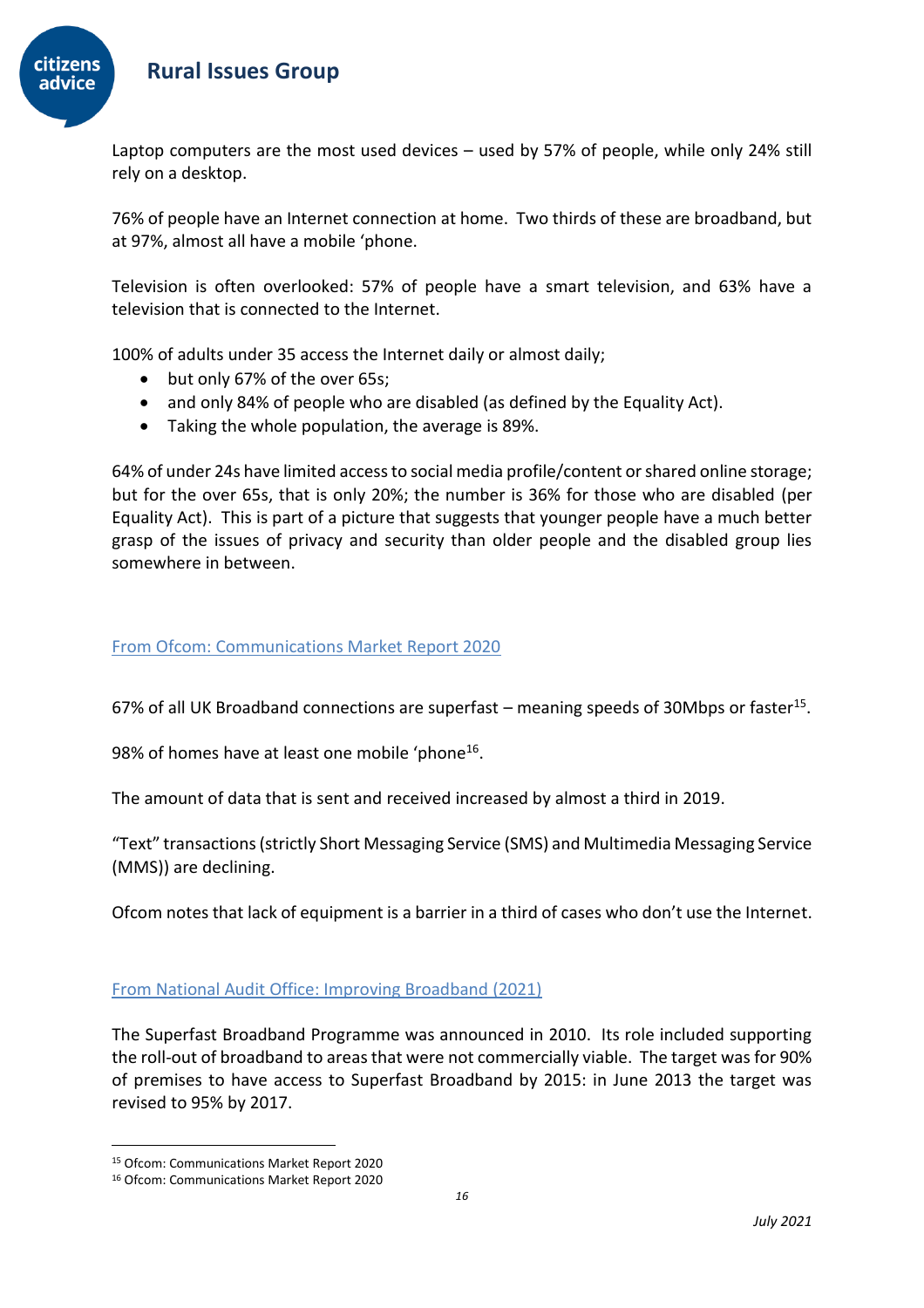citizens

In 2018, the Gigabit Programme changed the target again – introducing a new policy to provide gigabit capable infrastructure to 50% of premises by 2025, and nationwide by 2033. This programme was to have an "outside in" priority, starting with the most difficult to reach premises.

This report, assessed progress: 80% of premises in rural areas are able to access Superfast Broadband. The number is much higher  $-$  97% in urban areas<sup>17</sup>. The Programme is significantly delayed. The report regards the planned timeline as "very challenging", for a variety of organizational reasons.

In November 2020 the Government reduced the target to 85% for Gigabit Broadband coverage. Its electoral pledge had been for nationwide connectivity by 2025.

The report notes that "1.6million premises, mainly in rural areas cannot yet access Superfast speeds…there is a risk that rural areas will be left even further behind."

#### <span id="page-16-0"></span>National Farmers Union Survey

The National Farmers Union has recently published the results of a survey of their own. Highlights are:

- About 99.5% of farmers have a mobile 'phone. 77% have a smart phone. 87% of farmers have a phone that is Internet enabled.
- 82% have access to 4G (a mobile 'phone transmission technology that is currently being replaced by 5G). Less than half (46%) consider that their signal is adequate for their business needs.
- 32% have slow internet speeds (2Mbps or less); 25%have speeds of 3 to 9 Mbps; 23% have speeds of 10 to 23 Mbps; 20% have speeds of 24Mbps – which is currently considered fast. 74% have never been offered "superfast broadband".
- 11% have no indoor 'phone signal.
- 42% of respondents thought that the government should provide the same service/infrastructure for rural communities as for urban.

## <span id="page-16-1"></span>2 The Skills

In order to use the Internet, we need a degree of old-fashioned Literacy – the ability to read the information that is presented to us.

We also need a degree of IT Literacy  $-$  the ability to obtain information from a computer, which probably implies a certain amount of typing, and the understanding of how to enter

<sup>&</sup>lt;sup>17</sup> National Audit Office "Improving Broadband Report"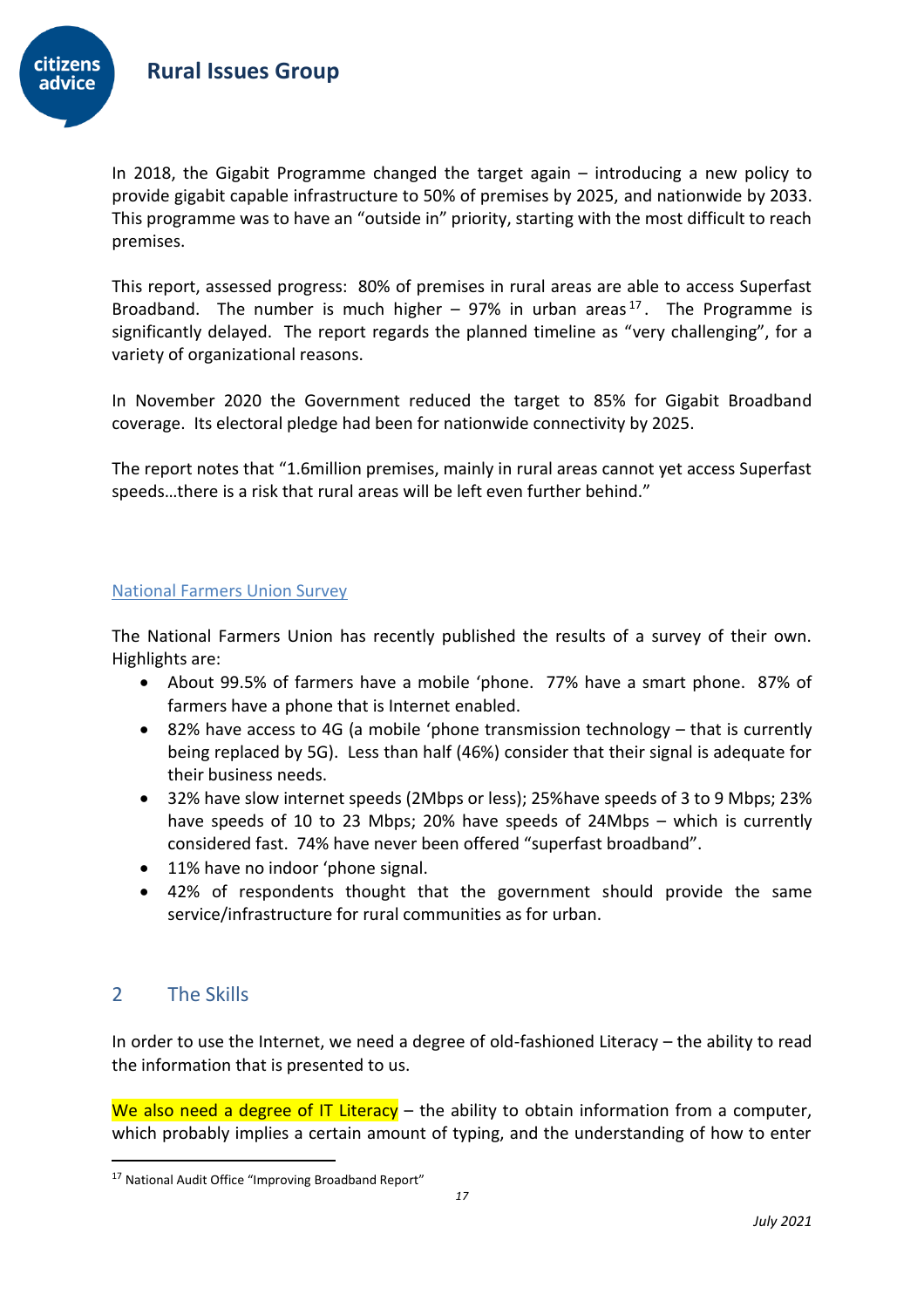

data, to Save data, how to retrieve it, and how to search for information; how to navigate screens, to switch between application software, and to navigate storage schemes. Computers allow us to control them with our voices, and to have information presented to us by voice, but these approaches are unusual – most of us type (maybe by a touch screen) and read data from a screen.

#### The UK Average Reading Age is 9<sup>18</sup>.

16.4% of adults (amounts to 7.1 million people) have very poor literacy skills<sup>19</sup>: reading from unfamiliar sources or on unfamiliar topics can cause them problems. This is often referred to as being "functionally illiterate." And not only is this a factor in Digital Inclusion, it affects their employment, and the learning of their children.

As many as 50% of Citizens Advice clients may have some difficulty with literacy or numeracy or IT literacy – or any combination of those.

We know from a previous local study<sup>20</sup> that over 13% of clients at CA Sedgemoor have difficulty of some sort with reading *and* writing *and* IT literacy. 12% had been diagnosed as dyslexic. 25% of people in Sedgemoor leave school with no qualifications.

34% - more than a third - of clients said they have some degree of difficulty with IT Literacy. It is the most common aspect of the literacy problem.

46% (almost half) of people entering the prison system have skills less than those of an 11 year-old. 50% of Army recruits have low levels of literacy. In 2011 census 11% of people reported that English is not their first language. All of which provides strong indications that the ability to operate online is limited.

Age and low incomes skew this: older people are less likely to do business online. And people with low incomes are also less likely to do business online. So we infer that people who are both older and with lower incomes are even less likely to do business online - despite the fact that they may be more likely to need to contact the government.

Increasingly, word processing software includes tools to help with readability issues.

## <span id="page-17-0"></span> $3$  Cost<sup>21</sup>

OfCom tells us that lack of equipment is a barrier in a third of cases that don't use the Internet.

<sup>18</sup> National Literacy Trust.

https://literacytrust.org.uk/?gclid=EAIaIQobChMI8deE8NiE8AIV6IBQBh3DGwH9EAAYASAAEgJJ4fD\_BwE

<sup>19</sup> Numbers are slightly lower in Wales than in England.

<sup>&</sup>lt;sup>20</sup> "Read All About It" published by Citizens Advice Sedgemoor in 2017.

 $21$  See the Rocket Science Guides, available via the CA Sedgemoor website, for fuller – and hopefully simple - introductions to some of the aspects and the language of IT.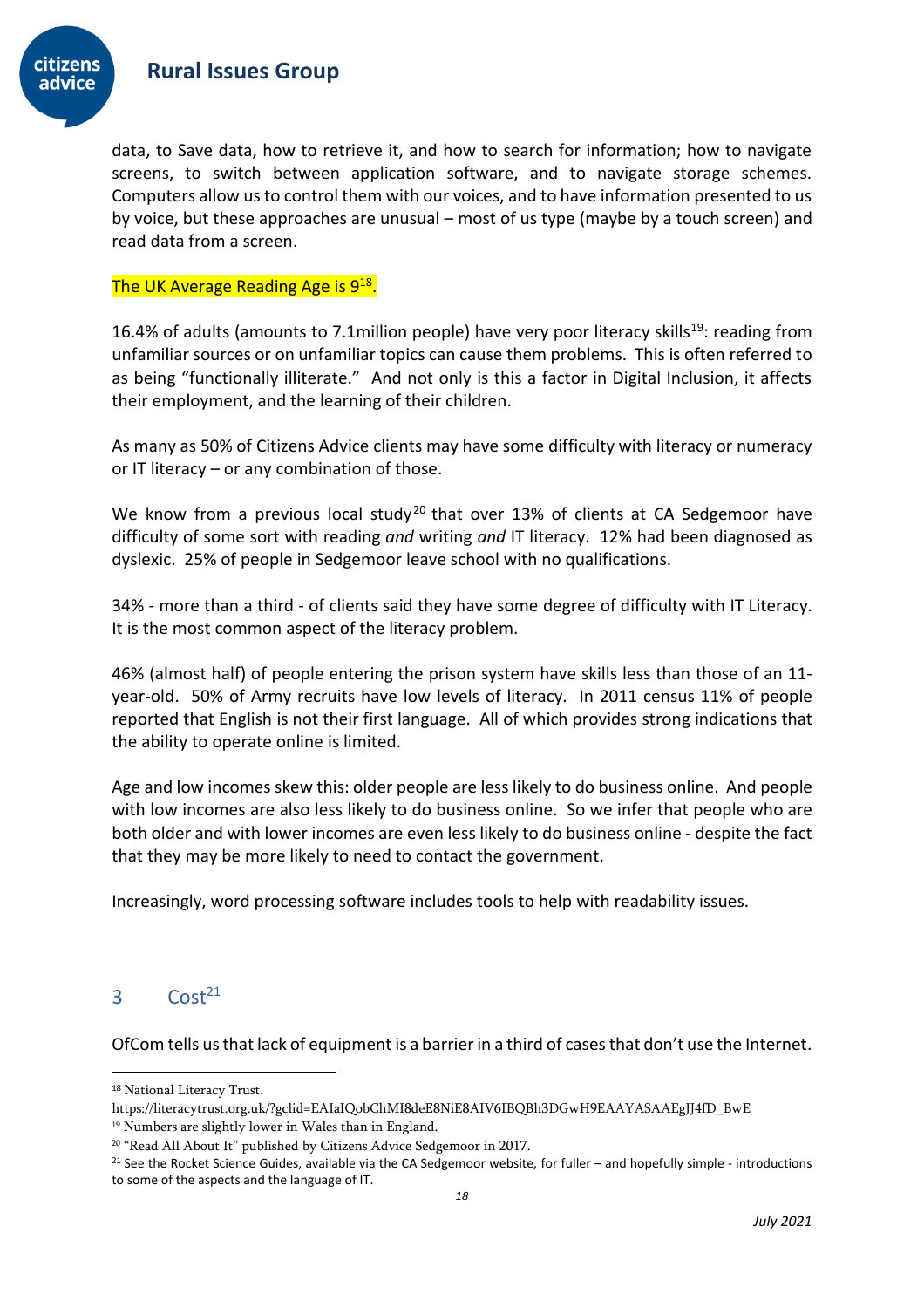

citizens advice



Most people buy a 'phone and a service. A typical entry-level phone will cost just over £25 a month (and implies a 24-month commitment). A high end 'phone could cost £49 - plus £31 a month for 24 months.

A sum of £25 seems acceptable. But the total commitment is of  $£600$  over 2 years – and this commitment is not always well understood by our clients.

An alternative approach is to buy a computer and an internet service. A very basic laptop computer costs about £194; Broadband service costs at least £22/month for 24 months<sup>22</sup>. So a total commitment of £718 over 2 years. And this excludes any need to print.

There may also be initial setting up costs, depending on the choice of provider.

In a few cases, the hard-to-reach household will not be offered a commercial solution; they may resort to a Gigabit Voucher Scheme; but the Voucher Scheme has a cap at £3400 and if the costs exceed that then the household may be faced with a significant capital cost.

Where a client is dependent upon income from Benefits, these may amount to as little as £58.90 a week<sup>23</sup> - so an entry level 'phone costs 10% of income.

The Living Wage is now £8.91. So a mobile 'phone that is data-connected costs just over 67 hours work, over 2 years – two and a half weeks work for some who are on a 15-hours a week contract.

However, as the technology moves on, the amount we spend on mobile and fixed services is falling. It fell by 6% in the year to 2019<sup>24</sup>. It is now 3% of the total average monthly household spend.

Almost three quarters of people have "pay monthly" subscriptions. These may not be the cheapest way to pay, but they have the advantage of needing no major "up front" investment<sup>25</sup>.

We rely less on live television, and more on video-on-demand services that require a subscription – and internet or satellite connection.

<sup>&</sup>lt;sup>22</sup> OfCom has defined an "affordable connection" as one costing less than £45/month.

<sup>23</sup> Jobseekers Allowance 2021-22.

<sup>24</sup> Ofcom: Communications Market Report 2020

<sup>25</sup> Ofcom: Communications Market Report 2020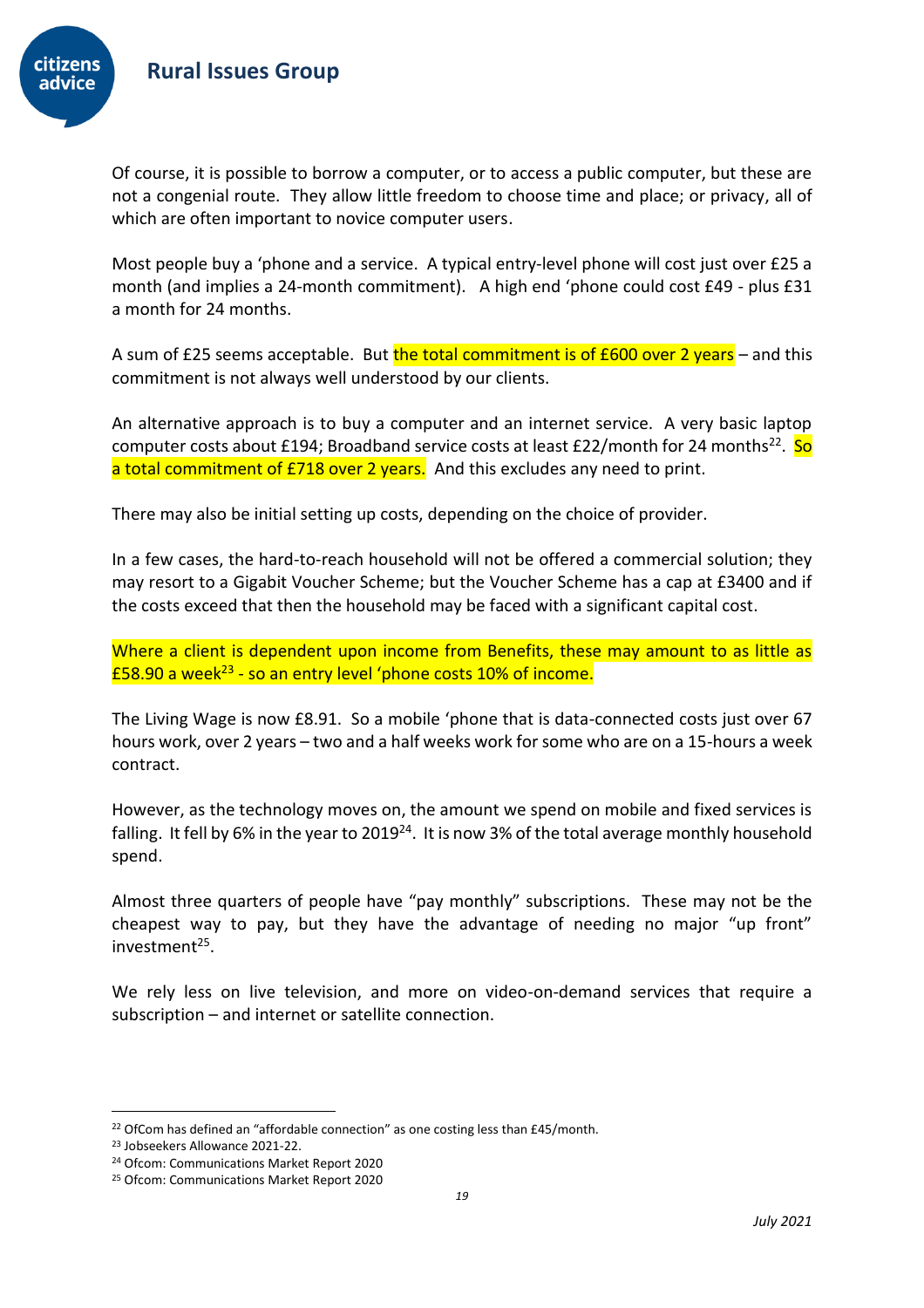#### <span id="page-19-0"></span>4 The Inclination

citizens advice

> Many of our clients can muster the literacy skills, and find the costs. But nonetheless they simply lack the inclination to do business online.

Stereotypically these are older clients, but not necessarily.

The Superfast Broadband Programme now offers a reasonable service to almost all homes and businesses. The first phase of this was completed in 2016, and by 2020, 72.81% of premises (homes and business) had taken up the offer.<sup>26</sup>

*This means that more than a quarter of premises had declined.<sup>27</sup> And in 2021, this is now where the problem is.*

In March 2020, 11% of homes were without Internet access. During the year – the year of the Coronavirus Pandemic – that has fallen to  $6\%^{28}.$ 

What do we use it for <sup>29</sup>?

- 53% of the young people's group (the survey did not extend to ages less than 16) have used it to buy a transport service (eg taxi, bus, 'plane or train) during the last 3 months; but only 13% of the over 65s have done so.
- 11% of the 25 to 34 age group have rented private accommodation online; but only 1% of over 65s have done so.
- 41% of people aged 35 to 44 have bought or renewed insurance; 18% of those aged 16 to 24 have done so.
- 52% of people aged 35 to 54 have obtained information from public authorities or services online; only 33% of those aged over 65 have done so. The average is 44%.
- More than 92% of those aged under 55 have accessed an online service using a username and password; only 65% of the over 65s have done so. The average was 84%.
- More than 95% of those aged under 55 use a smartphone for private use; only 53% of the over 65s do so. The average is 84% and this is rising.
- There is room for concern about the security measures that people use to protect their 'phones and 2% of people report losing data to a virus or hostile program. This situation is in an improving trend.
- Less than half of the age-groups report using "The Internet of Things," including things such as a smart speaker, internet controls for household heating and/or lighting, security and safety solutions, and connected home appliances. The dominant reason for not using such devices is a lack of need, and this is similar across the age groups.

<sup>28</sup> Ofcom

<sup>26</sup> [https://www.ispreview.co.uk/index.php/2021/03/h2-2020-take-up-of-the-uk-superfast-broadband-rollout-project.html.](https://www.ispreview.co.uk/index.php/2021/03/h2-2020-take-up-of-the-uk-superfast-broadband-rollout-project.html) This statement is a dangerous simplification of a massively complicated picture.

<sup>&</sup>lt;sup>27</sup> In very simplistic terms, about a quarter of people are significantly lacking literacy skills. It is particularly difficult to distinguish those who decline because of literacy skills from those who decline because of an inclination; and this is more complex because some opt out of Broadband, but access the Internet via a 'phone.

<sup>29</sup><https://www.ons.gov.uk/businessindustryandtrade/itandinternetindustry/bulletins/internetusers/2020>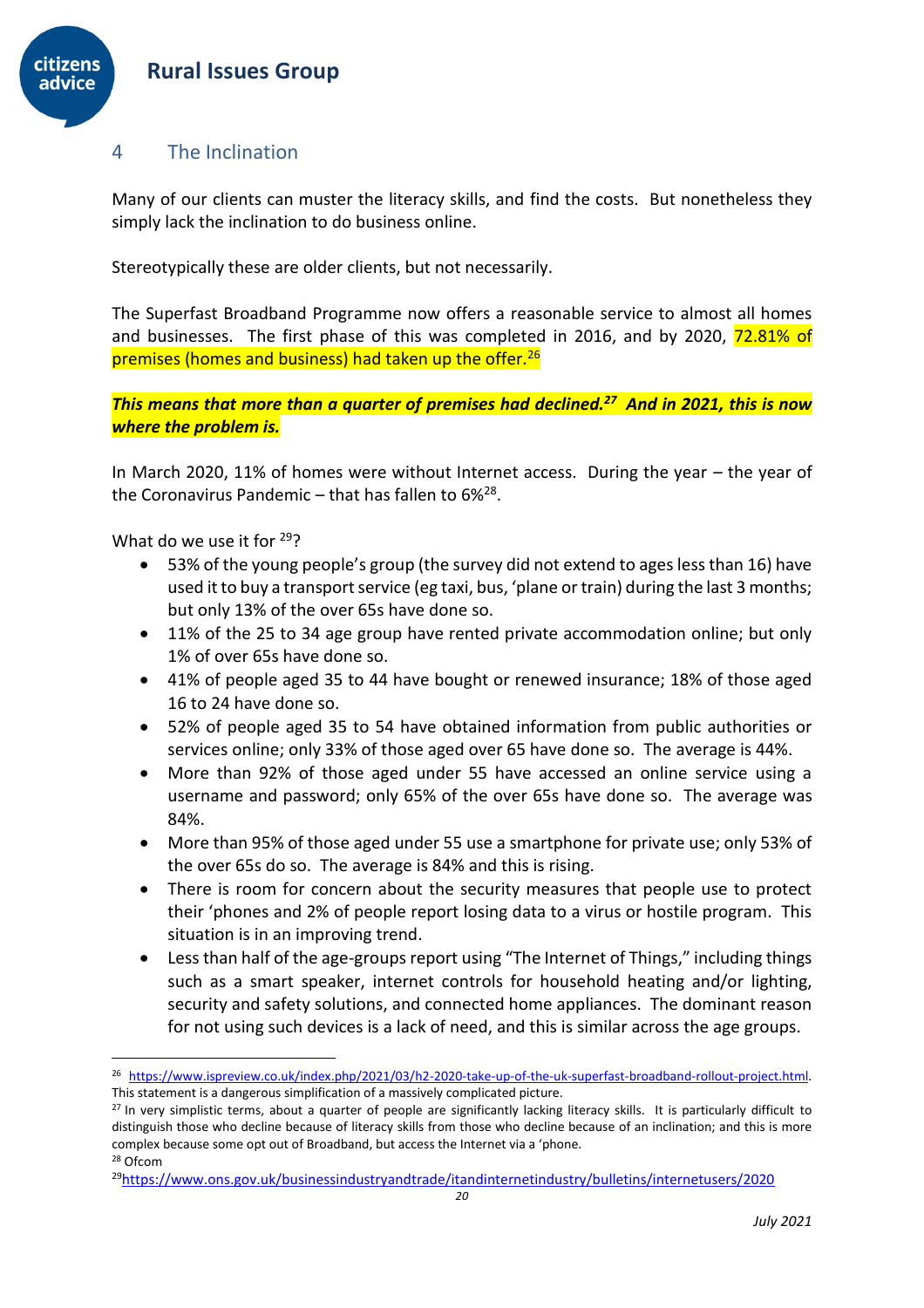

- Just over a quarter of people aged under 54 use internet-connected wearable devices; but only 8% of over 65s do so. Less than 10% of people have internet connected devices for health and/or medical care. 11% to 12% of people aged 35 to 55 report using a car with built-in wireless internet connection; 7% of over 65s do so, and 6% of those aged 25 to 34.
- Over 65% of people aged under 54 use internet-connected television; 31% of over 65s do so; only 12% of disabled people do so.

On one hand we might expect people who feel isolated to exploit the Internet to mitigate their isolation. But the facts in the ONS reports mentioned above indicate that in fact people living alone tend to make less use of the Internet.

This is a dangerous simplification of an extremely complicated picture. Some clients opt out because they rely instead on a smart phone; some opt out as a matter of preference; others opt out because of lack of literacy skills; and as far as we can see, it is as yet impossible to distinguish these groups.

But many people still suffer from one or more of the following:

- Fear of breaking the system. Actually, it is almost impossible for them to cause any harm in a modern system, but it remains a significant fear. And most problems can be solved by switching the computer off and switching it on again (the tech jargon - and tech jargon is a significant factor in this - for this is Rebooting it).
- A main problem for any system (not least CA systems) is Password management. Users forget them; they become confused, and try the wrong one. Many modern systems (eg Apple iPhones) have sophisticated mitigations for this.
- Users often forget how to find the item they are looking for. (See page 12 below for more on this problem and how to avoid it.)
- Some users are overtaken by the fears associated with Information Security  $-$  fears of Crime. For example, many older people decline the offer to access their banking online – and massively inconvenience themselves as a result, although the data is in fact online irrespective - for fears of this kind.
- Some fear that the Internet will "take over your life" and it can be habit forming.
- Victims of Crime or of Domestic Abuse may see a need to stay below the radar so as not to be traced by aggressors. Our advice to them would be to exploit and enjoy the Internet – unless and until you are asked for information that identifies you. An "IP Address" may sound as though it involves street and town; but it does not. Most systems are now well aware of the need to respect people's privacy.

It is possible to exploit and enjoy the Internet at the same time as remaining reasonably secure. Basic defences are to keep software up to date, and to use passwords that consist of several words (e.g. "CitizensAdvicehelps!" Or "Rur4l1ssues") but above all, don't volunteer your personal information.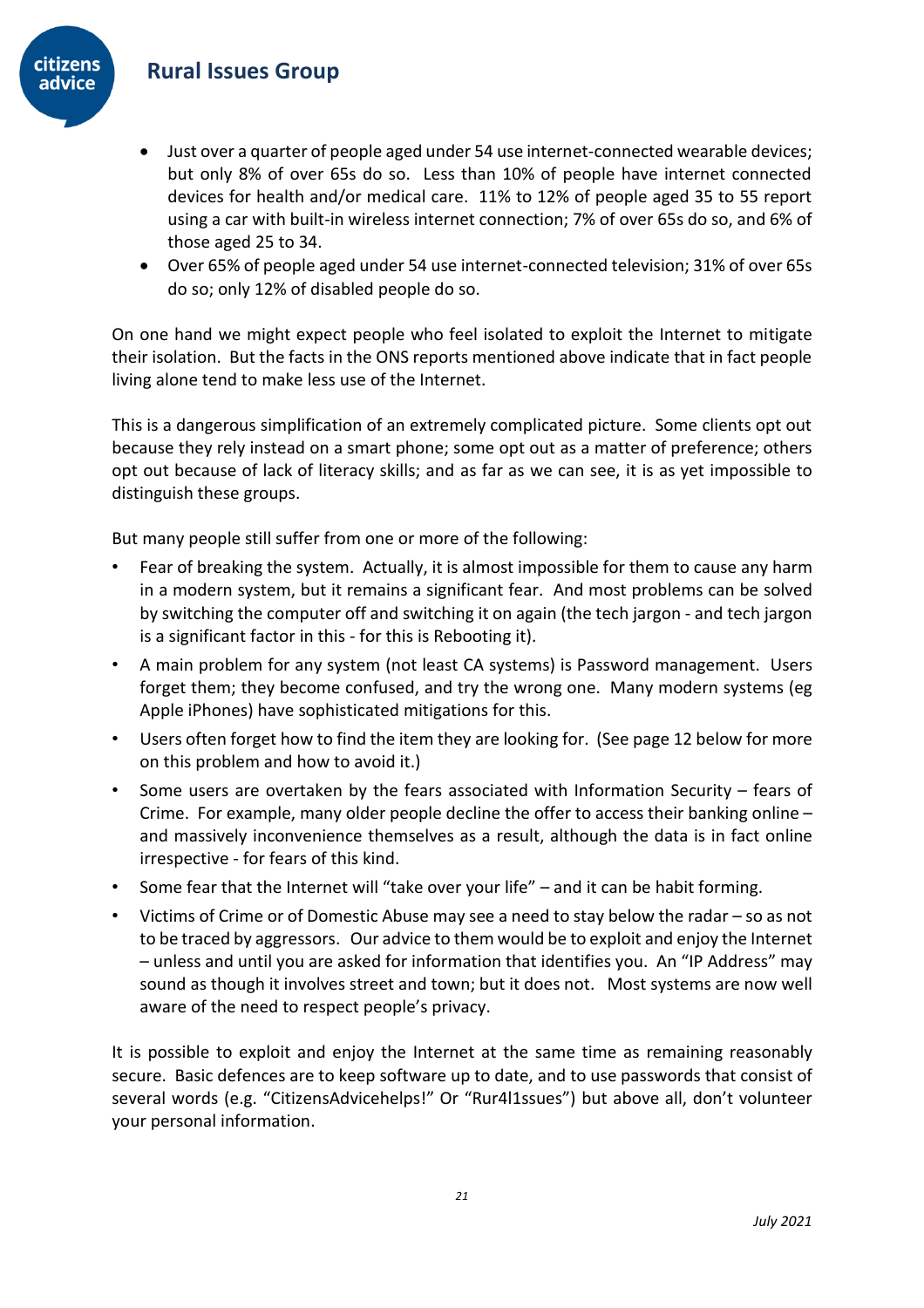

#### <span id="page-21-0"></span>The Good Things Foundation: Understanding the Motivations of Non Users of the Internet*<sup>30</sup>*

The Good Things Foundation says that "*Our vision is a world where everyone benefits from digital. We want people to be digitally able, equal and safe, so they can be happier, healthier and better off*." Their partners include Google and BT and in 2019 they published a study "*Understanding the Motivations of Non Users of the Internet*", which sheds a great deal of light on this aspect of Digital Inclusion.

Key points from their report are:

- The biggest group of non-users (about 60%) take the view that "it's not for me".
- About a quarter feel that they lack the necessary support.
- About a fifth think it is too complicated.
- About one in seven regard it as too expensive.

The report suggests and explains some of the possible thinking behind these views.

<sup>30</sup> https://www.goodthingsfoundation.org/insights/digital-motivation/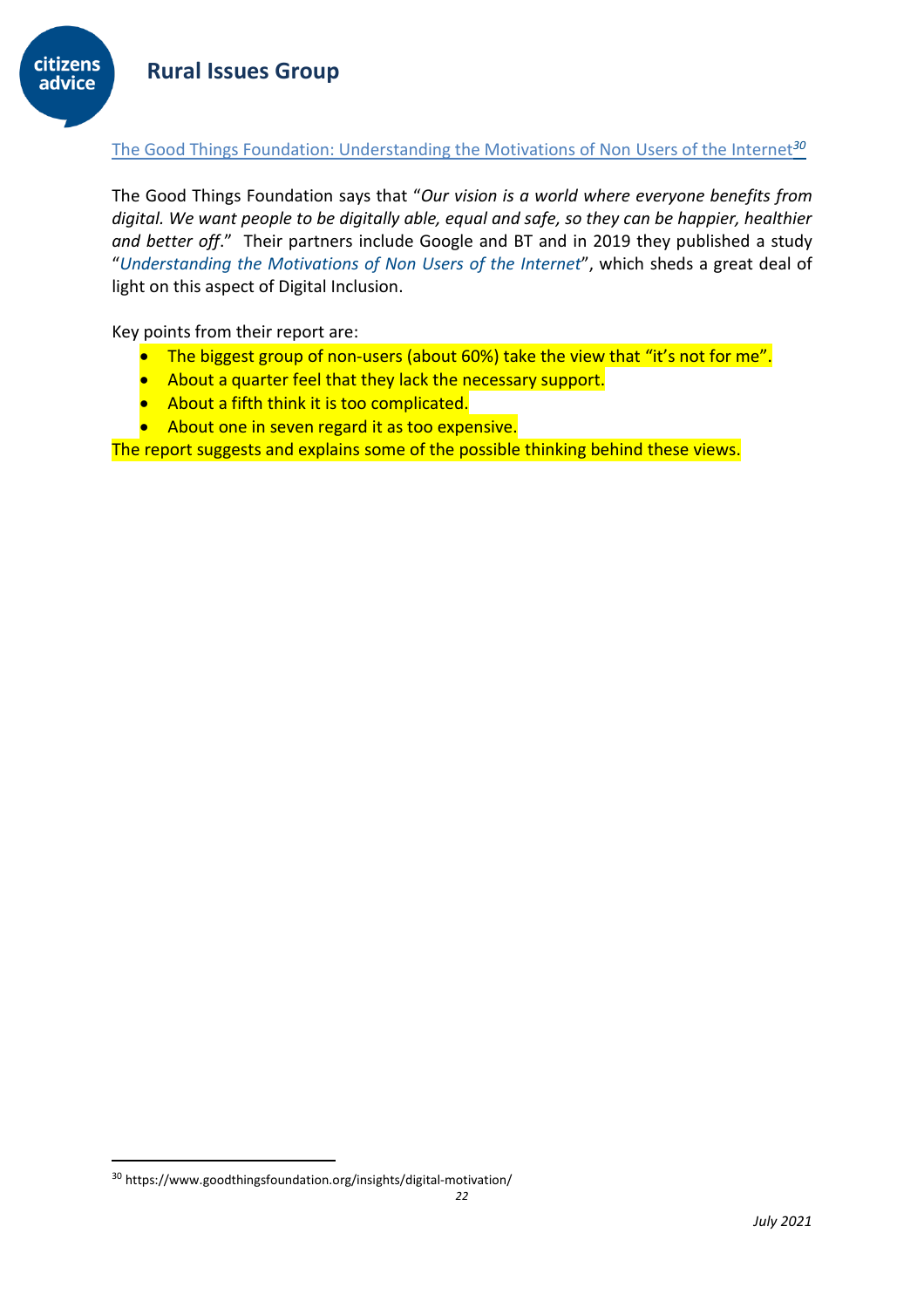

# **FINDINGS**

- <span id="page-22-0"></span>• Over the last 45 years, computers have become more and more important as part of our lives. In 2010, a government policy called Digital By Default began to assume that citizens will always interact with officials online, such as to apply for and manage their benefits. Now employers also make that assumption.
- Recently the Covid pandemic has increased the incentives and pressures for people to use the Internet – to communicate with friends and family, to use it for work, and to use it for the mechanics of everyday life including supermarket shopping. In fact, isolation threatens without it. At last, it now seems that government and individuals understand the importance of internet access to everyone – including rural people.
- Digital Inclusion is patchy, and changing constantly and rapidly: the UK had 63.06 million Internet users in 2019 of a population of 66.8 million $31$  - so 94%: meaning 96% of households. All (100%) of adults under 35 access the Internet daily or almost daily; but only two thirds (67%) of the over 65s; and only 84% of people who are disabled; taking the whole population, the average is 89%.
- A series of government activities are very welcome. These include the establishment of Building Digital UK within the Department for Digital, Culture, Media and Sport.
- Until recently, we would have noticed that Rural homes were much more likely to find that they could not acquire Internet access. Now it is on offer to almost all UK homes – which means to all urban homes and almost all rural ones.
- New technologies including wireless links, and satellite communications are now available to help.
- In 2017, OfCom declared that download speeds of 10Mbps are necessary to deliver an "acceptable user experience" for typical home broadband usage. The quality of the connection has become the focus of much attention. And this varies dramatically. In urban areas, connections are almost always "superfast" (more than 30 Megabits per second (MBPS)) or better. But more than half of people responding to a survey by the National Farmers Union have slow internet speeds of less than 9 Mbps. Nearly three quarters (74%) have never been offered "superfast broadband". 11% have no indoor 'phone signal. Although Ofcom tells us that nationally, 67% of connections are superfast. This is a strong indication that rural people are disadvantaged. The National Audit Office report<sup>32</sup> expressly says: "...businesses and homes in rural areas could be locked out of gigabit broadband for years to come…"

<sup>31</sup> [https://www.ons.gov.uk/peoplepopulationandcommunity/populationandmigration/populationestimates/articles/overvi](https://www.ons.gov.uk/peoplepopulationandcommunity/populationandmigration/populationestimates/articles/overviewoftheukpopulation/january2021) [ewoftheukpopulation/january2021](https://www.ons.gov.uk/peoplepopulationandcommunity/populationandmigration/populationestimates/articles/overviewoftheukpopulation/january2021)

<sup>&</sup>lt;sup>32</sup> National Audit Office: "Improving Broadband" (2021).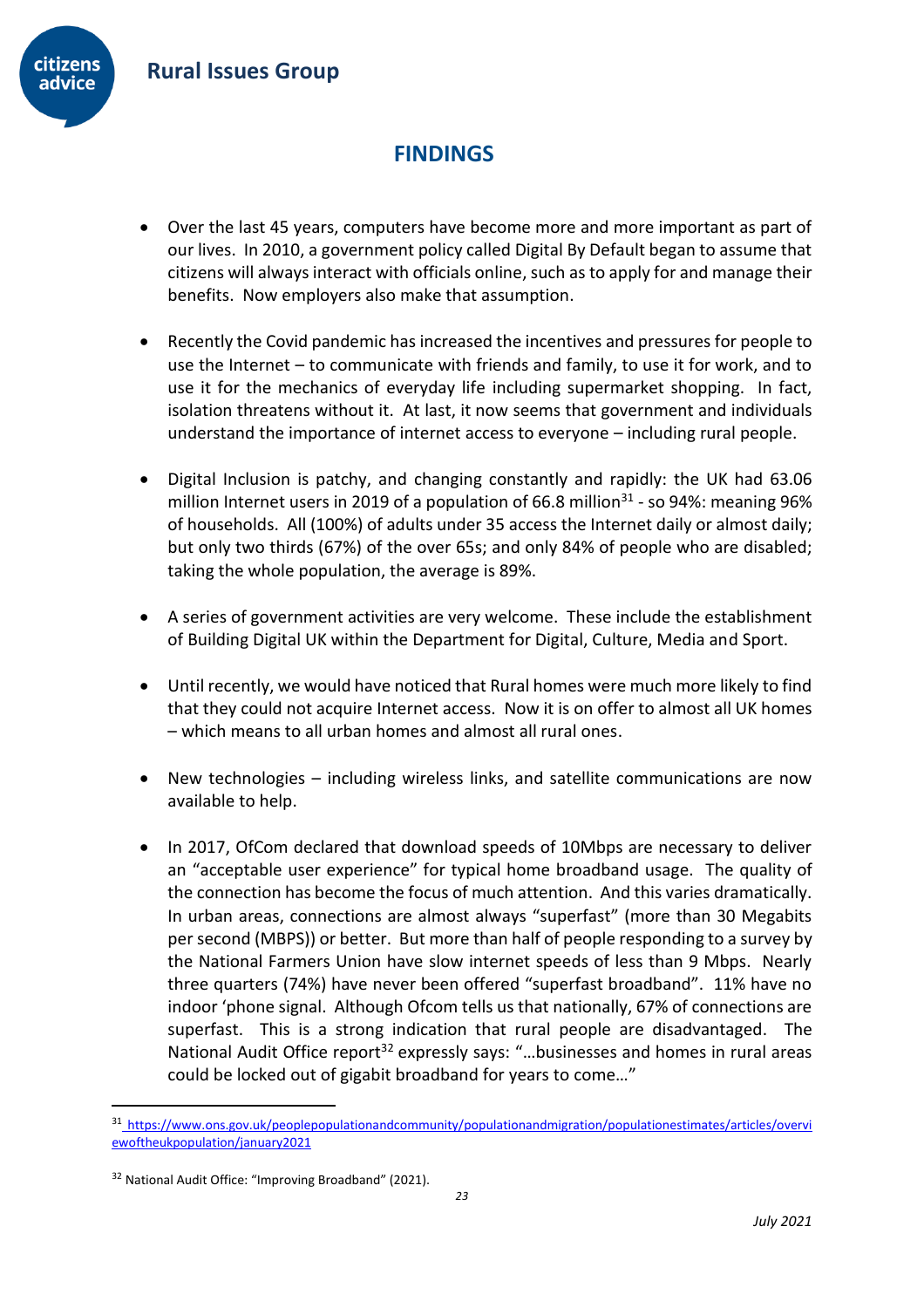

- New behaviours are having a significant effect, as people rely less on traditional Broadband connections and more on their mobile 'phones, which connect by reference to different technology.
- A huge majority of adults now use the Internet almost daily. One authoritative data item tells us that households aged over 65 and with a single member are significantly less likely to have an Internet connection: and we might have expected that member to resort to the Internet to mitigate isolation. A new and surprising perspective has emerged recently – while older people are less likely to use the Internet, older people who live alone are significantly less likely still; this in a time when we might have expected that the Lockdown would demonstrate the value of the Internet to isolated people.
- The vast majority of people are able to obtain a Broadband service. Those who can't may be able to obtain access to the Internet via their mobile 'phone, or via a satellite service. The few thousand people who are unable to obtain access to the Internet by Broadband are probably all located in rural areas; and they may be able to obtain access be another route (eg their mobile 'phone).
- Many people now access television via the Internet rather than by the traditional broadcast; and they do so without thinking of it as an Internet transaction.
- The government and the National Audit Office now recognises a difference between Urban and Rural; and has begun to address this issue. The Gigabit Programme and the Voucher Scheme both explicitly assign a priority to Rural people.
- There is a growing cultural gap between those who embrace the Internet and those who reject it. Membership of the two groups seems to be defined mainly by age. And people living alone seem to make less use of the Internet. There is a modest difference between the sexes. Disabled people seem to align with average Internet use. For those who embrace it, its use extends further into their lives every year.
- Literacy and Computer-Literacy remain significant obstacles. The Average Reading Age is 9.
- *By December 2020, only about a quarter (25%) of consumers within (the best) one of the full-fibre areas had chosen to take up the service; only 1.4% of UK postcodes had at least one line receiving gigabit speeds as of September 2020; but 60% (almost two thirds) had taken up a Superfast Broadband connection or faster<sup>33</sup>. Almost everyone is now offered high quality Broadband connections, but take-up is low.* Although this position seems likely to change over time.

<sup>33</sup> OfCom "Connected Nations" 2020.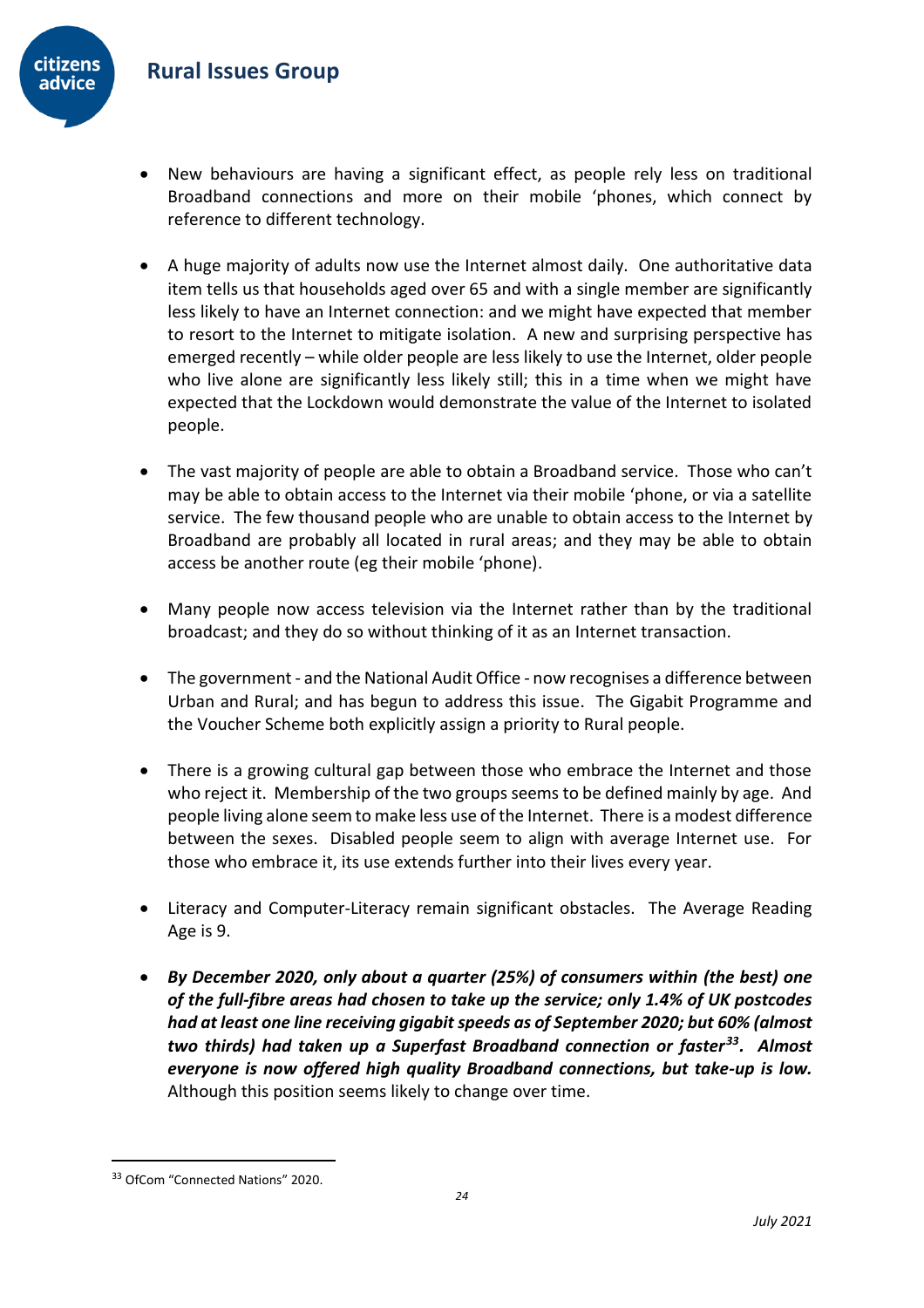

- There are seven predictors of non-adoption. They are:
	- $>$  Income
	- $>$  Education
	- $>$  Social Housing
	- > Disability
	- $>$  Age
	- Availability
	- Household Composition. And we are surprised by the fact that where an older individual is isolated, he/she is less likely to accept the offer of an Internet connection.
- Almost three quarters (72.81%) of premises (homes and business) have taken up the offer of Internet connection. So more than a quarter of premises had declined. This seems to be a newly dominant aspect of Digital Inclusion.
- The position is somewhat confused by the fact that many Internet users access it through their mobile 'phones. Outgoing calls from landlines fell by 17% in 2019<sup>34</sup>. But an individual who has neither Broadband nor a smart phone is almost certainly not Digitally Included.
- Our own survey presents somewhat less binary picture. It presents a picture in which CA people think that most people are Digitally Included, but a few are excluded – by reason of access to the systems and by reason of the skills and inclinations.
- The absolute responses "None…" or "All…" do not apply. Except that our survey suggests that All of our clients that access the internet do so via a mobile 'phone or through a variety of devices; gone the days when people rely exclusively on a desktop computer and a traditional Broadband connection.
- Our respondents see a need for people to have space in which to learn about the digital world, ideally with some support for when things go wrong. So we think that the opportunity to access a computer in a library, or borrowed elsewhere, is a poor substitute for a device of one's own.
- There are two dominant obstacles to Digital Inclusion: the cost of equipment and services (affordable connection is taken to mean a connection at a cost less than £45 per month), and the possession of limited skills and/or literacy. OfCom tells us that lack of equipment is an obstacle in a third of cases that don't use the Internet. Lack of Inclination comes in a strong third. We infer that of those who are deterred from Internet access by the cost, a large proportion will be those who are disadvantaged. But we note and applaud the recent offer by BT of reductions for benefit claimants.

<sup>34</sup> Ofcom: Communications Market Report 2020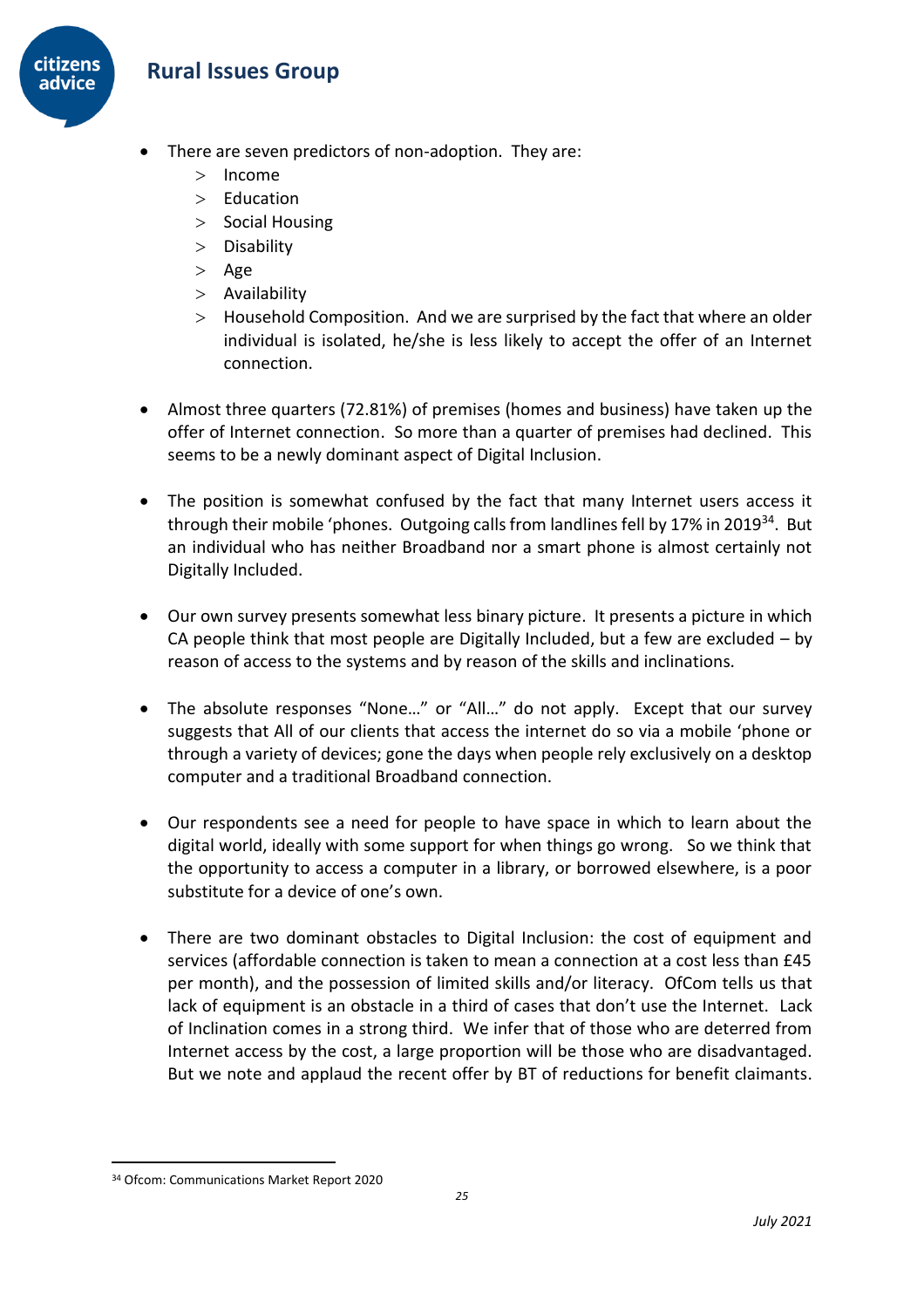

And we note that many of our clients are struggling to pay for an Internet Service while relying on Benefits that are frozen at 2013 levels.<sup>35</sup>

- During the Covid Pandemic, Citizens Advice have generally been less able to offer faceto-face contact, and so more inclined to rely on telephone and internet-reliant routes for Advice purposes.
- *We must not lose sight of the last few homes – probably all rural - that are unable to connect to the Internet. We must agitate until connection is available to everyone everywhere.*
- *Clearly, we must promote the benefits of Digital Inclusion to our clients.*

<sup>35</sup> [https://www.bt.com/help/landline/getting-set-up/help-people-with-impairments-or-with-particular-needs/how-do-i](https://www.bt.com/help/landline/getting-set-up/help-people-with-impairments-or-with-particular-needs/how-do-i-find-out-more-about-bt-basic-)[find-out-more-about-bt-basic-](https://www.bt.com/help/landline/getting-set-up/help-people-with-impairments-or-with-particular-needs/how-do-i-find-out-more-about-bt-basic-)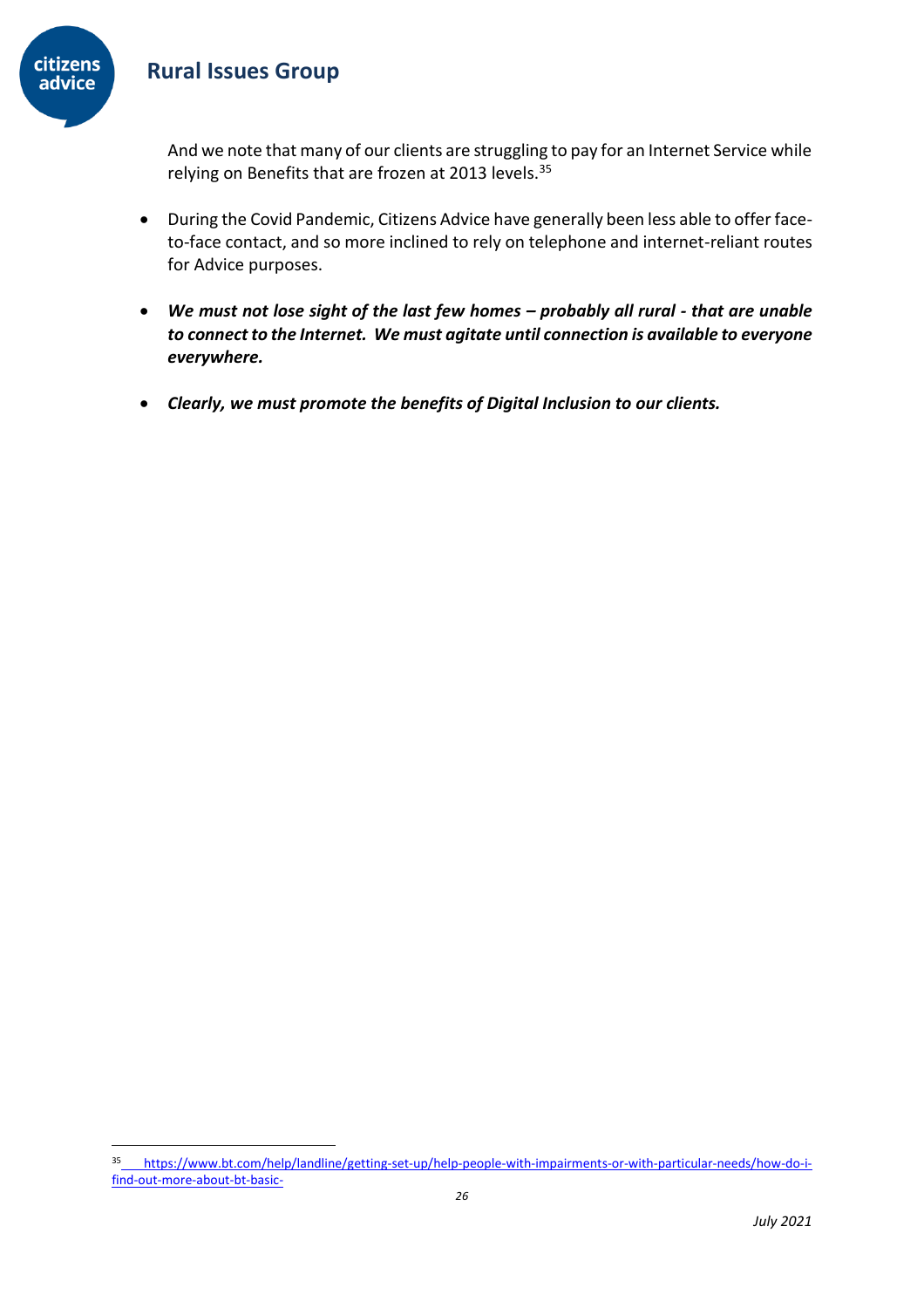

# **RECOMMENDATIONS**

<span id="page-26-0"></span>We recognise progress in providing access to the Internet in rural areas.

We recommend that:

- *We should raise awareness of the problems of Digital Inclusion among Public and Private Sector organisations and charities. This includes explaining that people in rural areas remain less likely to be Digitally Included. Less likely still to be included if they are rural and older. And least likely to be Included if they are rural and older and living alone.*
- *Government funding for the Gigabit Programme should be restored.*
- *Government must continue to focus on the last "hard to reach" properties not yet offered a Broadband connection.*
- *We should all raise awareness that at least a quarter of people in the UK lack the literacy skills (and computer literacy) to effectively access the Internet.*
- *We should raise awareness of the fact that many people simply accept that they are rejecting its advantages and choose not to join the Information Age.*
- *We must not lose sight of the last few homes – probably all rural - that are unable to connect to the Internet. We must agitate until connection is available to everyone everywhere.*
- *Clearly we must promote the benefits of Digital Inclusion to our clients, and hope that other organisations will follow.*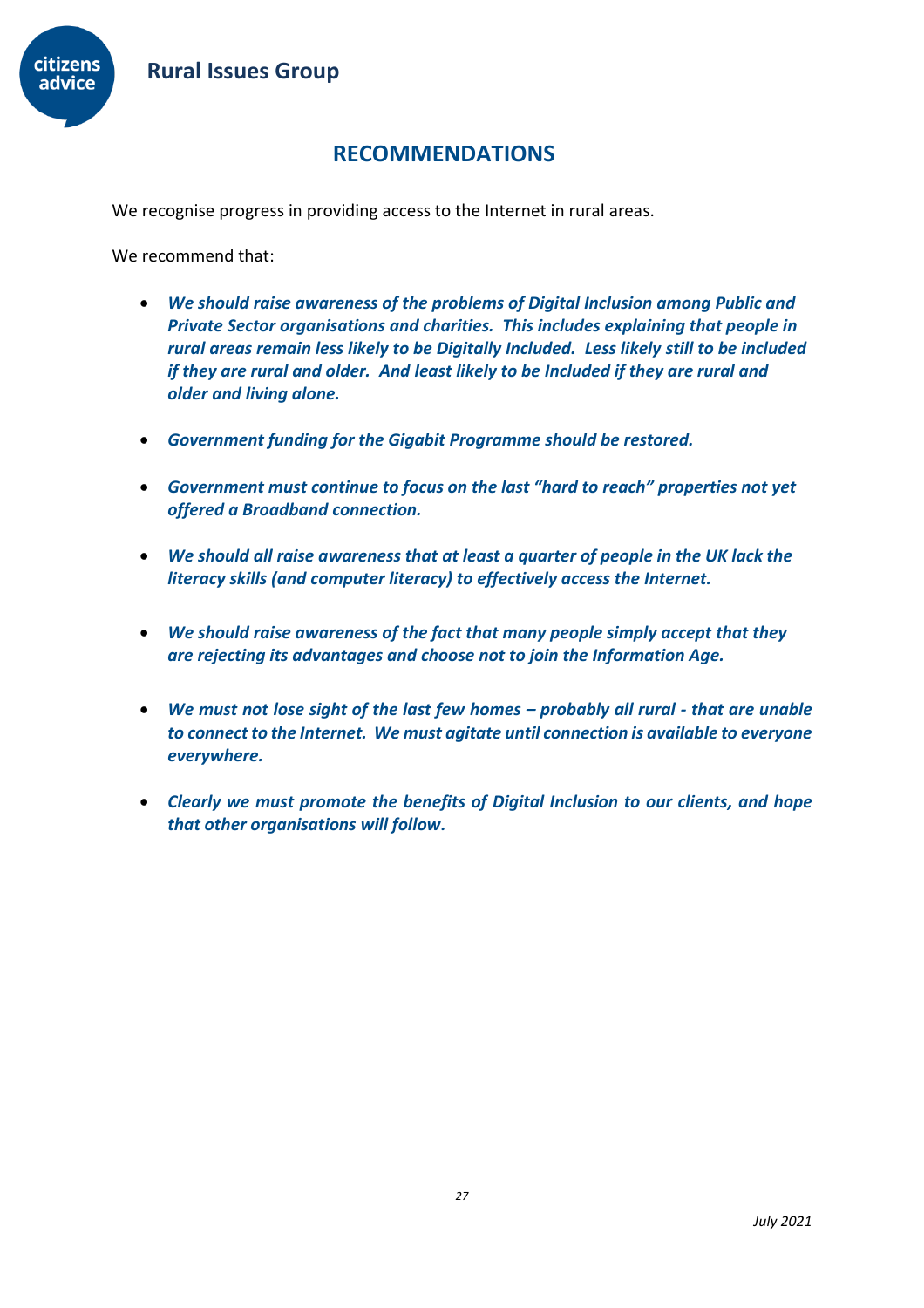

# **GLOSSARY**

<span id="page-27-0"></span>**ADSL** Asymmetric Digital Subscriber Line. Ranges in speed from 0.5Mbps to 24Mbps. Now an old technology for connecting to the Internet that relies on telephone wires in copper pairs. A video call is likely to require a speed of at least 0.5Mbps, which excludes many ADSL connections.

**Decent Broadband** The government uses the expression Decent Broadband Speed defined as 10Mbps or more.

**Download/Upload** The speed of taking data from the Internet is referred to as the Download speed. It is this that is usually referred to. The Upload speed is the speed of sending data to the Internet (including, for example, sending e-mail, or completing a form, pr requesting a TV programme) and is invariably a tiny fraction of the Download speed.

Fibre A modern, fast and efficient, way of connecting to the Internet using optical fibre for part or even all of the route. In older homes, this will be FTTC - Fibre to the nearest cabinet (a green box in the street, within 500 metres of the home); in modern homes it may well be FTTP - Fibre to the Premises.

**FTTC (Fibre to the Cabinet)** Fibre optic cable delivers the signal from the exchange to the Cabinet. It is then delivered by traditional copper telephone wires to the premises. But the speed of the connection then depends upon the distance between the cabinet and the premises.

**FTTP (Fibre to the Premises) – or "Full Fibre"** Fibre optic cable delivers the signal from the exchange to the premises, which makes the service even faster and more secure.

**Gigabit** Literally a huge volume of data – think a billion sheets of A4 data in a second. In this context it usually means a connection capable of passing a Gigabit of data per second. Fast enough to download a High-Definition movie in less than 2 minutes.

**Mbps** Megabytes per second – a way of gauging the speed of a Broadband connection (or indeed any data network connection).

**Superfast** Now taken to mean at least 30Mbps. Fast enough to "stream" a movie, or to download a High-Definition movie in about 30 minutes. It is not strictly accurate but it is reasonable to think of 1000 sheets of A4 text in a second. Superfast was originally based on a definition of 24Mbps.

**Ultrafast** A connection good for speeds of 300 Mbps. Fast enough to download a movie in less than 5 minutes. Think a million sheets of A4 text in a second.

**Wi-Fi** This means a wireless local area network – which usually implies within the same building.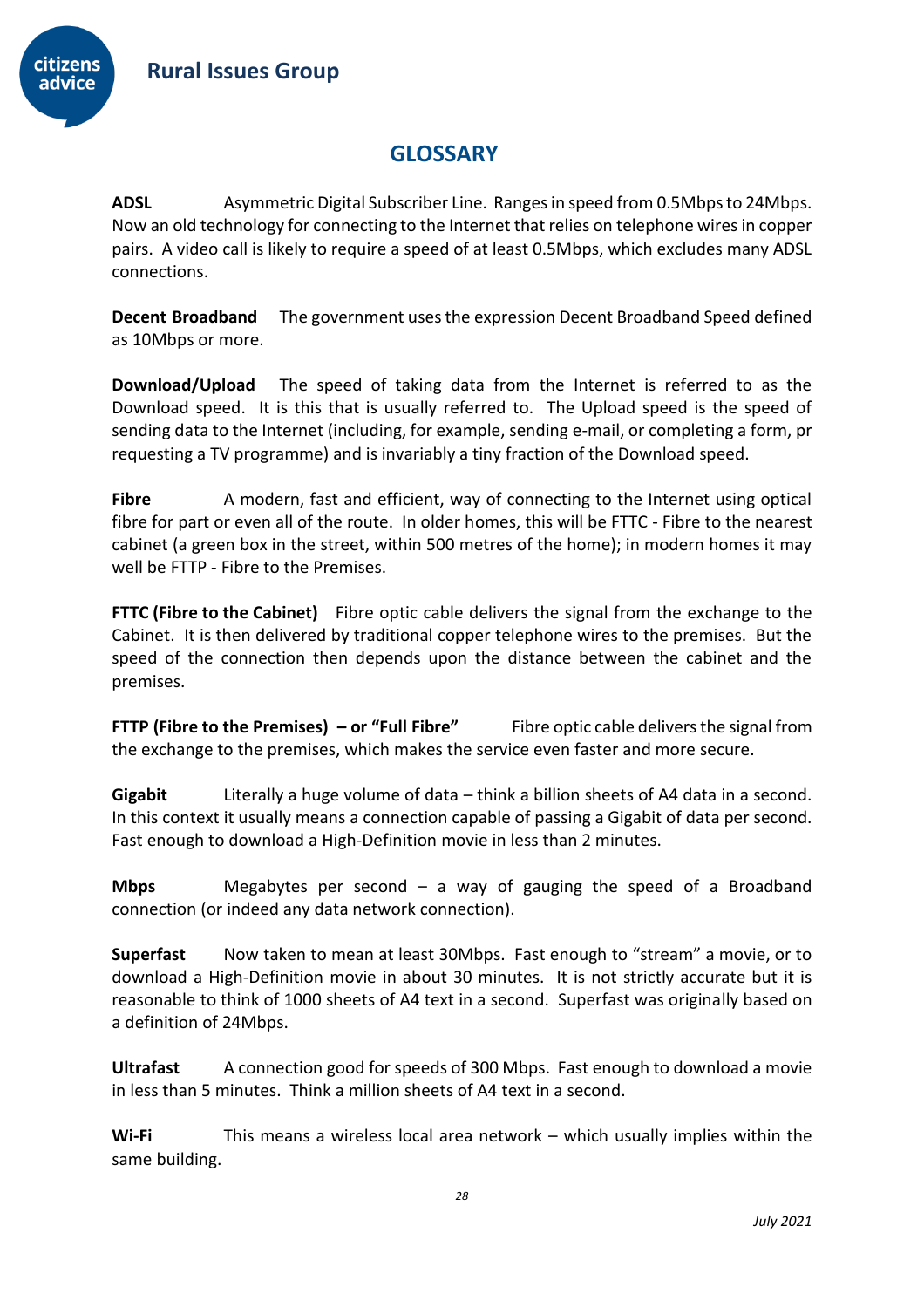

**3G/4G/5G** These refer to generations of mobile communications technology. Each succeeding generation is better capable of transmitting data, such as video calls. 5G is expected to offer download speeds up to 10Gbps, enabling concepts such as the internet of things. The previous generations are slower.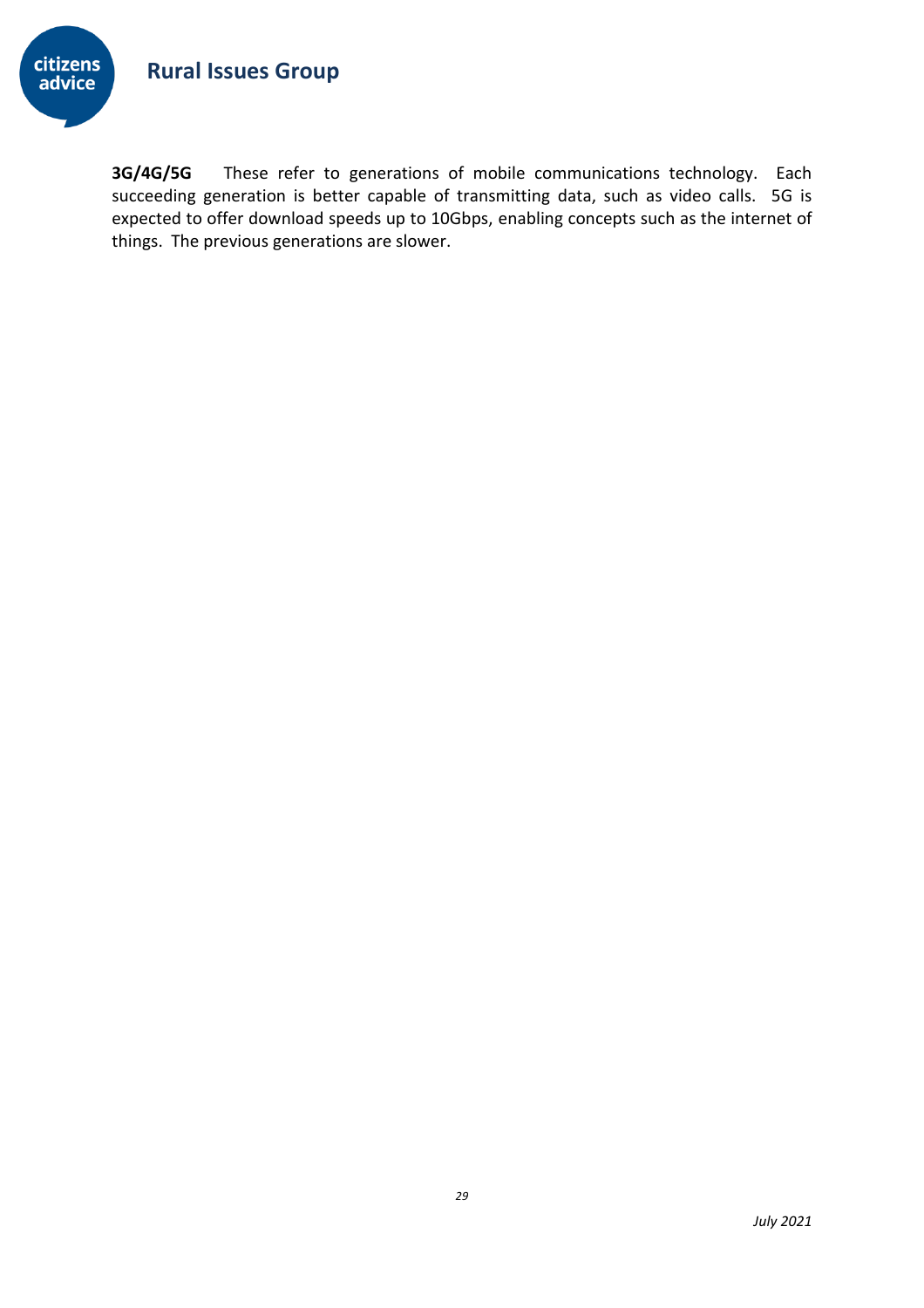

# **APPENDIX A CHOOSING TO USE THE INTERNET**

<span id="page-29-1"></span><span id="page-29-0"></span>For many reasons it is difficult to reliably establish how many people use the Internet.

One view is from the report "Access Denied" by York and North Yorkshire Citizens Advice, published in October 2013. This document reported on a survey of 1451 individuals, including 26 follow-up interviews.

Key points are:

- 25% of under 65s did not use the Internet
- 62% of over 65s did not use the Internet
- 50% of disabled people who responded do not use the Internet
- 37% of those with Mental Health problems who responded do not use the Internet
- Almost 10% of under 25s access the Internet only via a mobile 'phone.

This suggests that internet use varies according to age, disability and mental health - that the more vulnerable a person is, the less likely he/she is to be an Internet user.

An article by Point Topic36 identifies seven predictors of non-adoption:

- Income
- Education
- Social Housing
- Disability
- Age
- Availability
- Household Composition.

Their article includes a map that clearly shows that rurality is a predictor that they appear to have overlooked.

We take these figures from another time, and another part of the country, only as indicative. They have some resonance with our own work in 2016, documented in "Read All About It". But they support the view that even when a service is available, a significant proportion of the population choose not to use it.

The experience of Universal Credit has added a degree of compulsion. The Benefit must be claimed online (although there is some support for those unable to do so).

<sup>36</sup> <http://point-topic.com/free-analysis/digital-deprivation-uk/>Point Topic is a Communications Research organisation.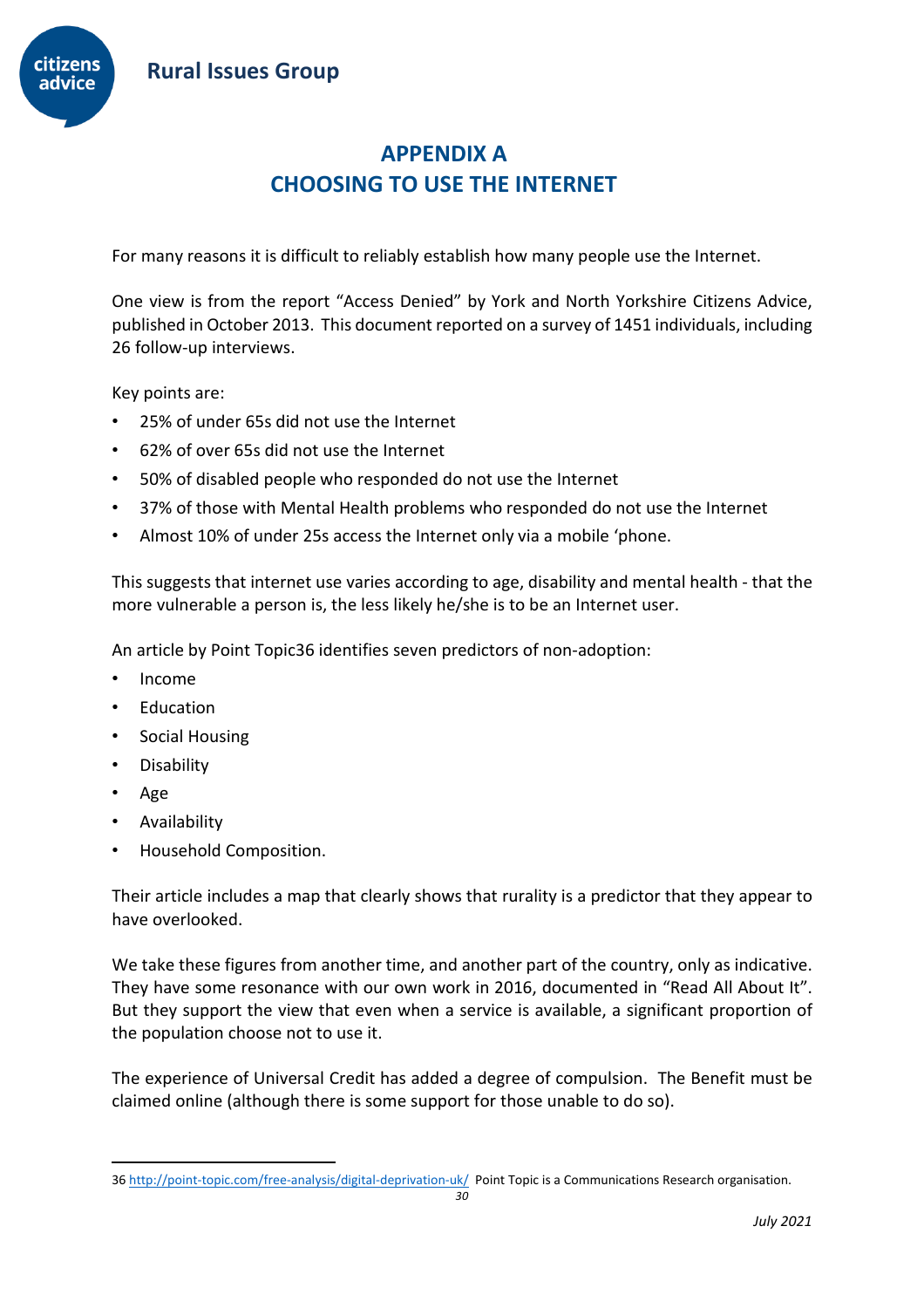

Since 2013, it has become more and more likely that use of the Internet is required to apply for a job.

The experience of the Covid 19 Pandemic has added another level of compulsion. IT is a good way of mitigating the isolation. It is a central requirement for working from home.

We expect that if the research was undertaken again today, a greater proportion of the population would be Internet users.

We think that some users can be encouraged by providing them with space to explore this technology.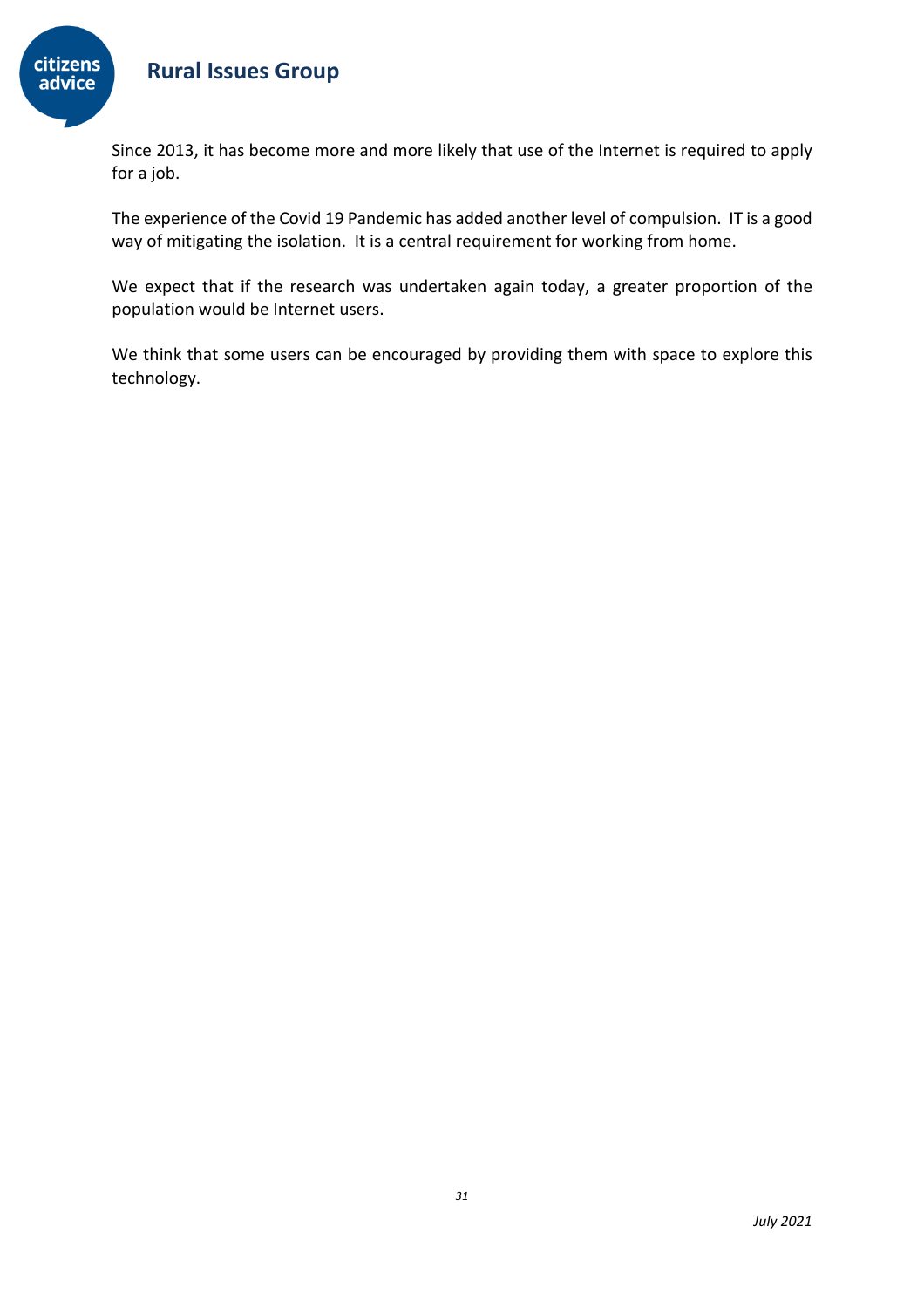

# <span id="page-31-1"></span><span id="page-31-0"></span>**APPENDIX B RURAL ISSUES GROUP - DIGITAL INCLUSION IN YOUR AREA QUESTIONNAIRE 2021**

We are trying to build a picture of the problems that our clients face in rural parts of the country, and we would like your help.

It should take 10 minutes or so – ten easy questions. We would be pleased with your impression – this demands no research or preparation.

The questions have been carefully structured to give us facts and figures to use in argument. But feel free to comment at the end.

None of the questions are mandatory – but we would love to have your Office name and some contact details. And of course the Rural/Urban nature of your area is important.

The first question is designed to discover whether people could procure a service if they choose: if it is on offer to them - or of course, if they have one already.

Of course we will treat this information with respect. We won't publicly identify respondents unless/until they want us to do so.

If you have any case study material handy, please send it by e-mail to [RIG@hubbards.me.uk.](mailto:RIG@hubbards.me.uk) The human interest is persuasive. We will make the best of whatever we get.

At the risk of putting ideas into your head, we suspect that Digital Inclusion is different in Rural areas; and we suspect that it is different in the times of the Pandemic – this research is to find out with a bit more certainty.

#### Your details

- 1. Name
- 2. Name of Local Citizens Advice
- 3. Email Address
- 4. Is your LCA?

*Check all that apply.* Rural Urban Mostly Rural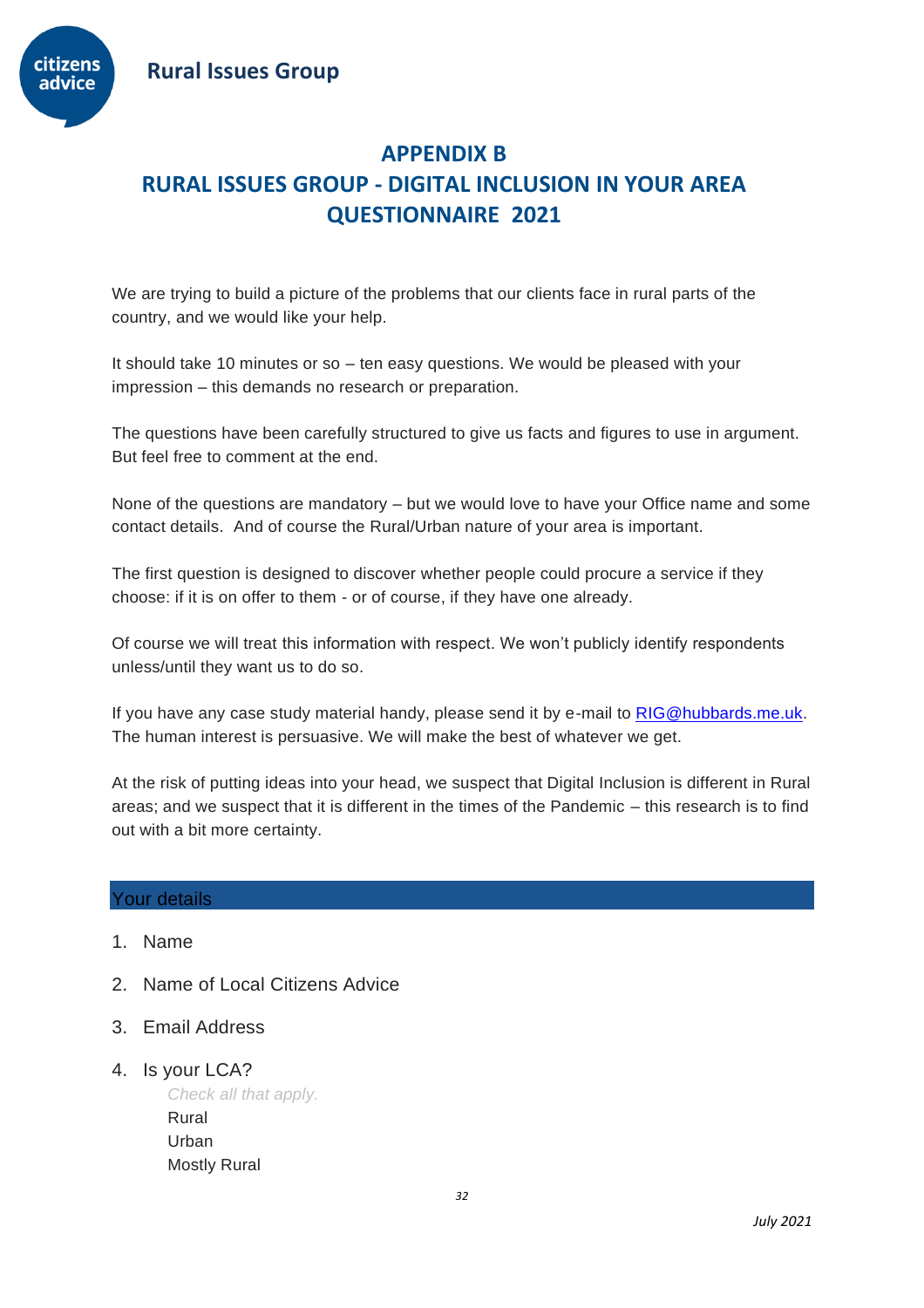citizens advice

 **Rural Issues Group**

Mostly Urban Roughly equally mixed

The Questions

5.

How many of the homes in your area do you think would be able to obtain a broadband service?

*Check all that apply.* None A Few About half Most All

## 6.

How many of the homes in your area do you think currently have a broadband service

?

*Mark only one oval.* None A Few About Half Most All

# 7.

How many of the clients in your area do you think have the skills to use the Internet

?

*Mark only one oval.* None A Few About Half Most All

# 8.

How many of the clients in your area do you think have the inclination to use the Internet ?

*Mark only one oval.* None A few About Half Most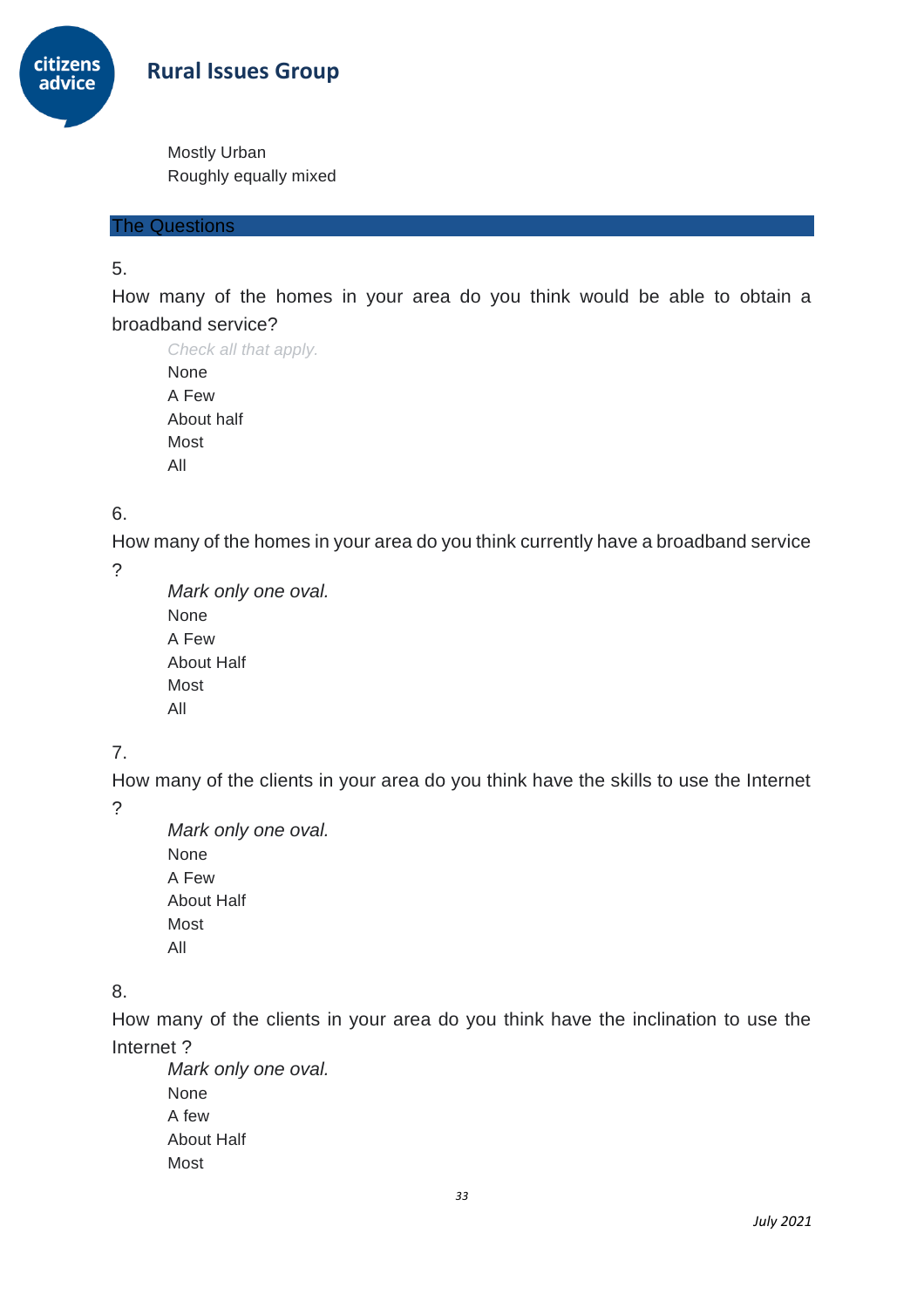

All

## 9.

How many of the clients in your area actually carry out internet transactions (such as applying for work online, applying for benefits or seeking advice) ? *Mark only one oval.*

None A Few About Half Most All

## 10.

What are the obstacles faced by your clients to doing internet transactions (as many as appropriate) ?

*Check all that apply.* Cost (Equipment) Cost (Broadband Services) **Skills** Inclination Unavailability of Broadband services IT Literacy Basic Literacy None Other:

# 11.

What might help clients to exploit the Internet for transactions such as benefit and job applications?

## 12.

Do you think that in order to do transactions such as benefit and job applications clients mainly use?

*Mark only one oval.* 'Phone Laptop Desktop Computer Tablet A mixture of devices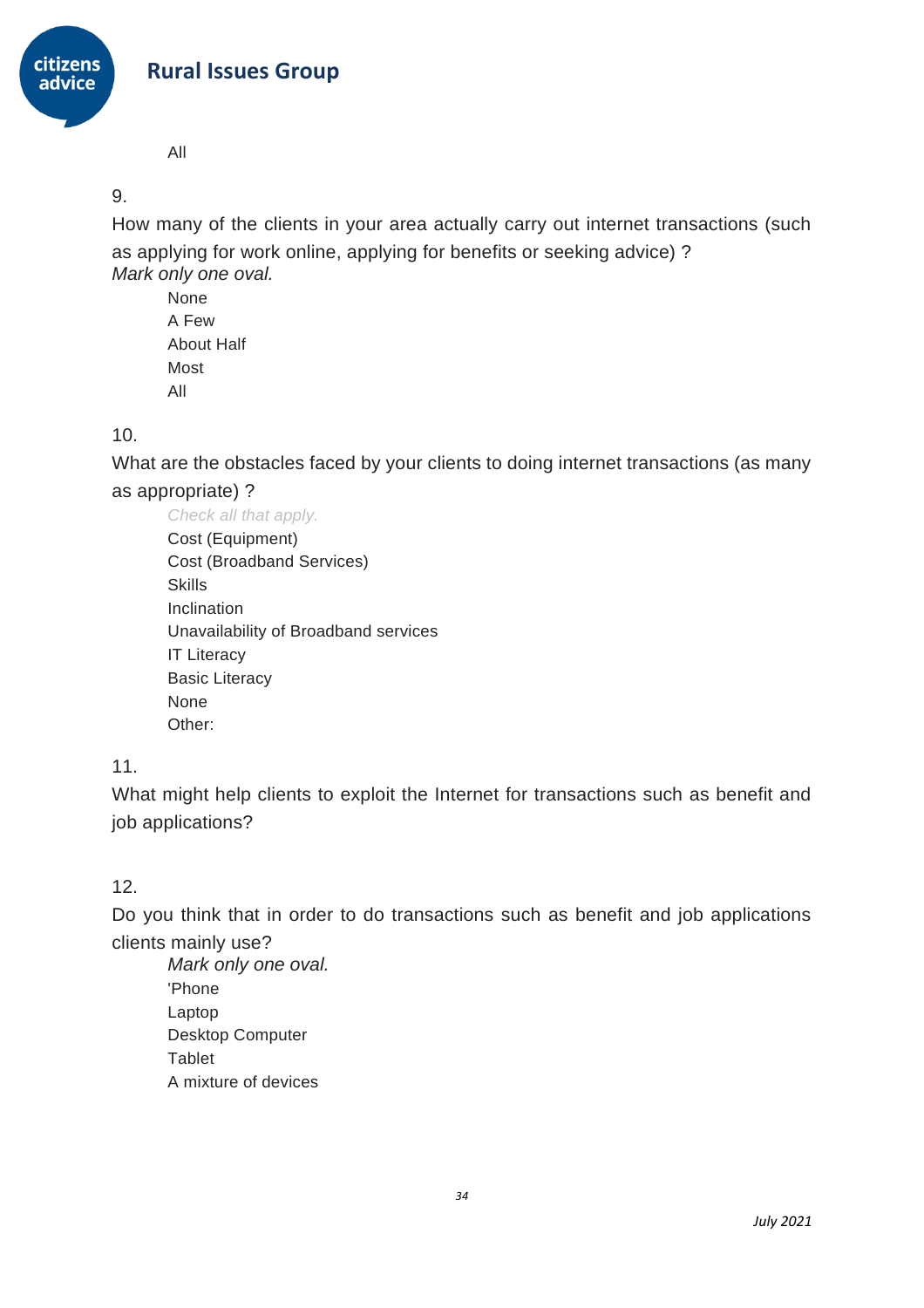

13.

Do you think that clients use the Internet for social, domestic and pleasure purposes (such as social media, playing games, gambling, writing letters, music, television) ?

*Mark only one oval.*

No

A Little (Less than 1 hour a week)

A Fair Amount (between 1 and 8 hours a week)

A Lot (More than 8 hours a week)

14.

Any other comments on Digital Inclusion in particular or computers in general ? Good thing ? Bad thing ? Why ?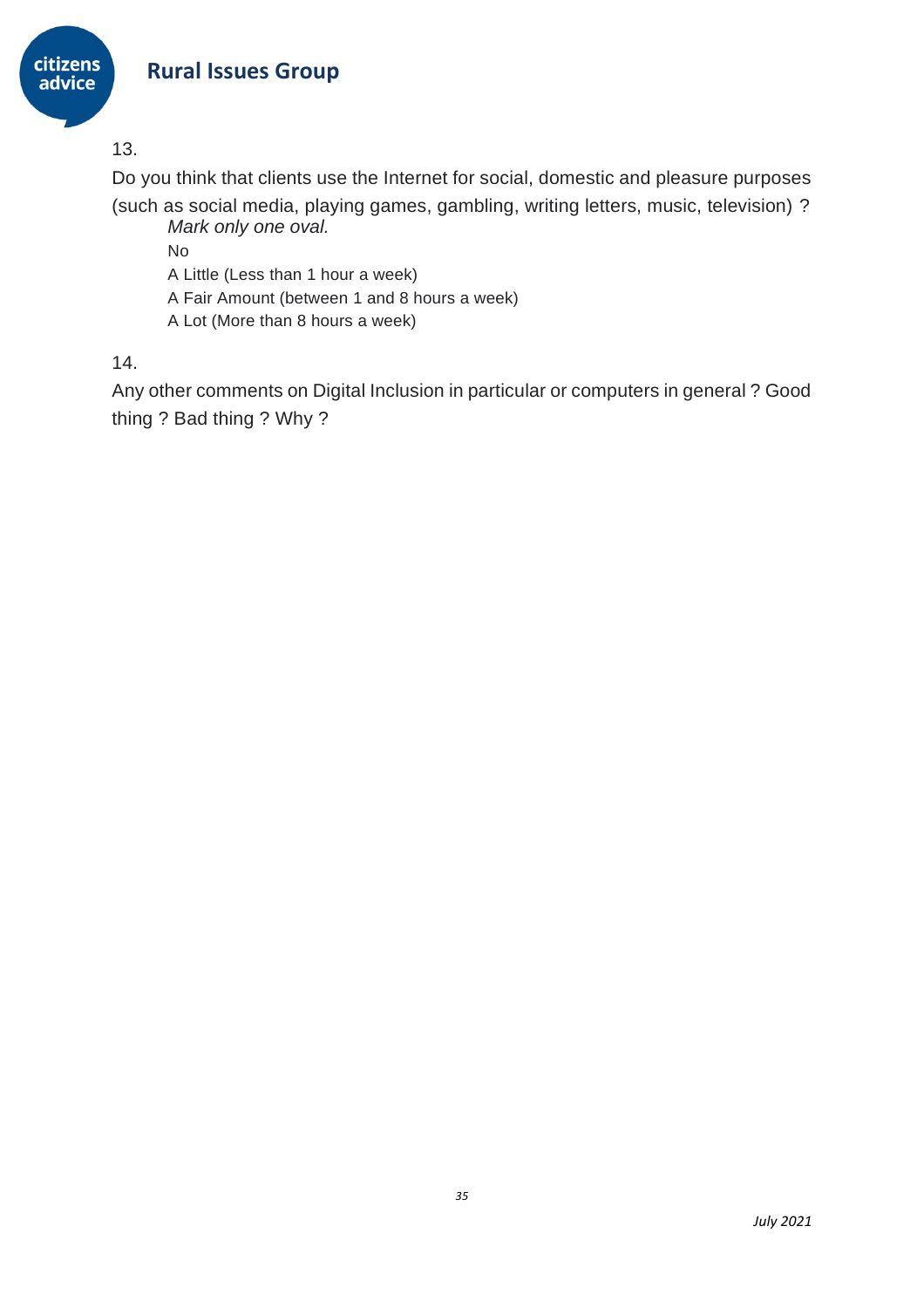

# Appendix C

# Choosing to Use The Internet

<span id="page-35-0"></span>It is difficult for many reasons to reliably establish how many people use the Internet.

Our best view isfrom the report "Access Denied" by York and North Yorkshire Citizens Advice, published in October 2013. This document reported on a survey of 1451 individuals, including 26 follow-up interviews.

Key points are:

- 25% of under 65s do not use the Internet
- 62% of over 65s do not use the Internet
- 50% of disabled people who responded do not use the Internet
- 37% of those with Mental Health problems who responded do not use the Internet
- Almost 10% of under 25s access the Internet only via a mobile 'phone.

This suggests that internet use varies according to age, disability and mental health - that the more vulnerable a person is, the less likely he/she is to be an Internet user.

An article by Point Topic37 identifies seven predictors of non-adoption:

- Income
- Education
- Social Housing
- **Disability**
- Age
- Availability
- Household Composition.

Their article includes a map that clearly shows that rurality is a predictor that they appear to have overlooked.

We take these figures from another time, and another part of the country, only as indicative. They have some resonance with our own work in 2016, documented in "Read All About It".

But they establish that even when a service is available, a significant proportion of the population choose not to use it.

<sup>37</sup> <http://point-topic.com/free-analysis/digital-deprivation-uk/>Point Topic is a Communications Research organisation.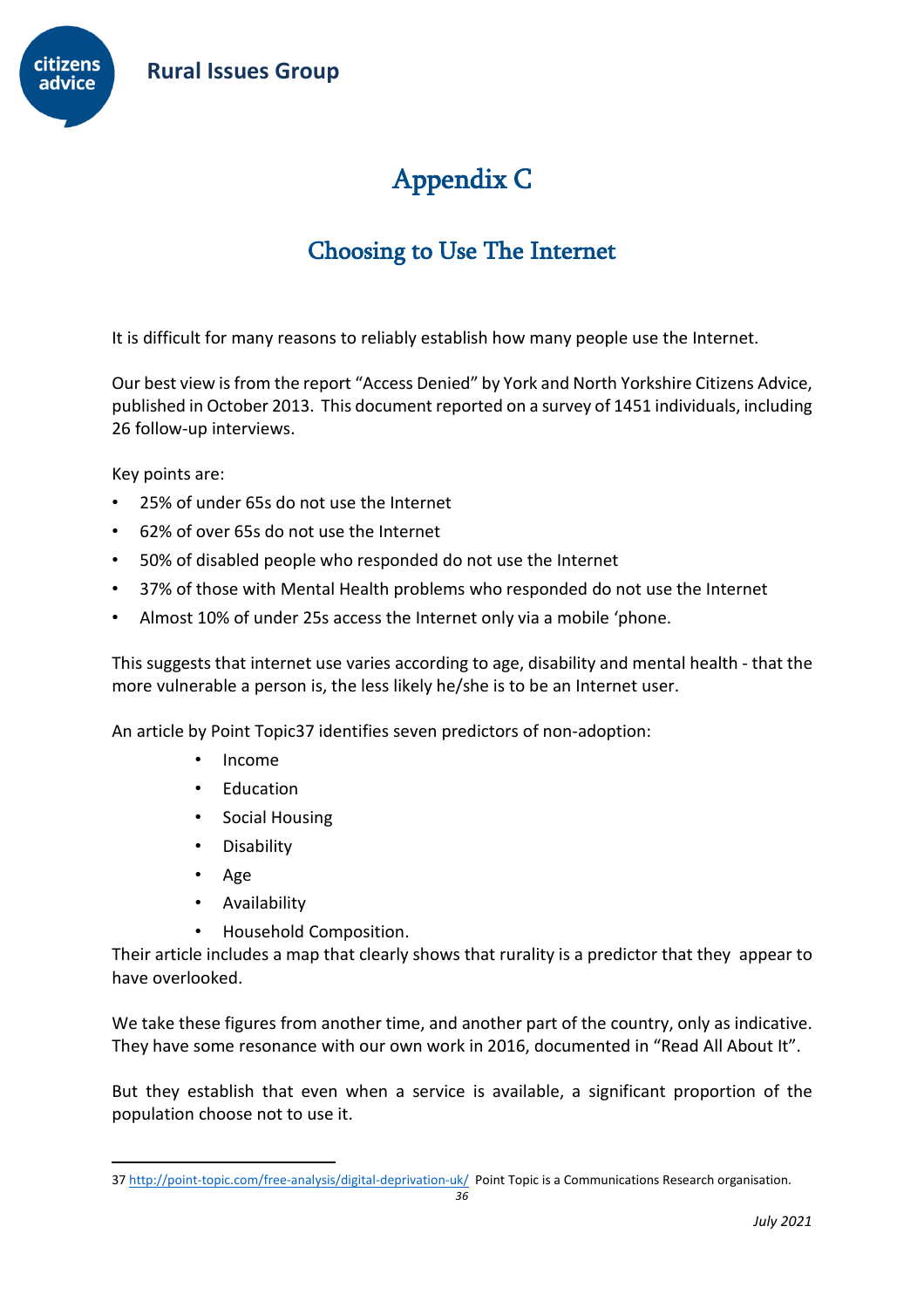

The experience of Universal Credit has added a degree of compulsion. The Benefit must be claimed online (although there is some support for those unable to do so).

Since 2013, it has become more and more likely that use of the Internet is required to apply for a job.

The experience of the Covid 19 Pandemic has added another level of compulsion. IT is a good way of mitigating the isolation. It is a central requirement for working from home.

Facts are emerging at CA Sedgemoor: in the period 23rd March to 30th April 2019, 16% of our clients approached us by e-mail. In the same period in 2020, the number has doubled to 32% (the total number of clients and issues have fallen as we withdrew from face-to-face.)

We expect that if the research was undertaken again today, a greater proportion of the population would be Internet users.

We think that some users can be encouraged by providing them with space to explore this technology.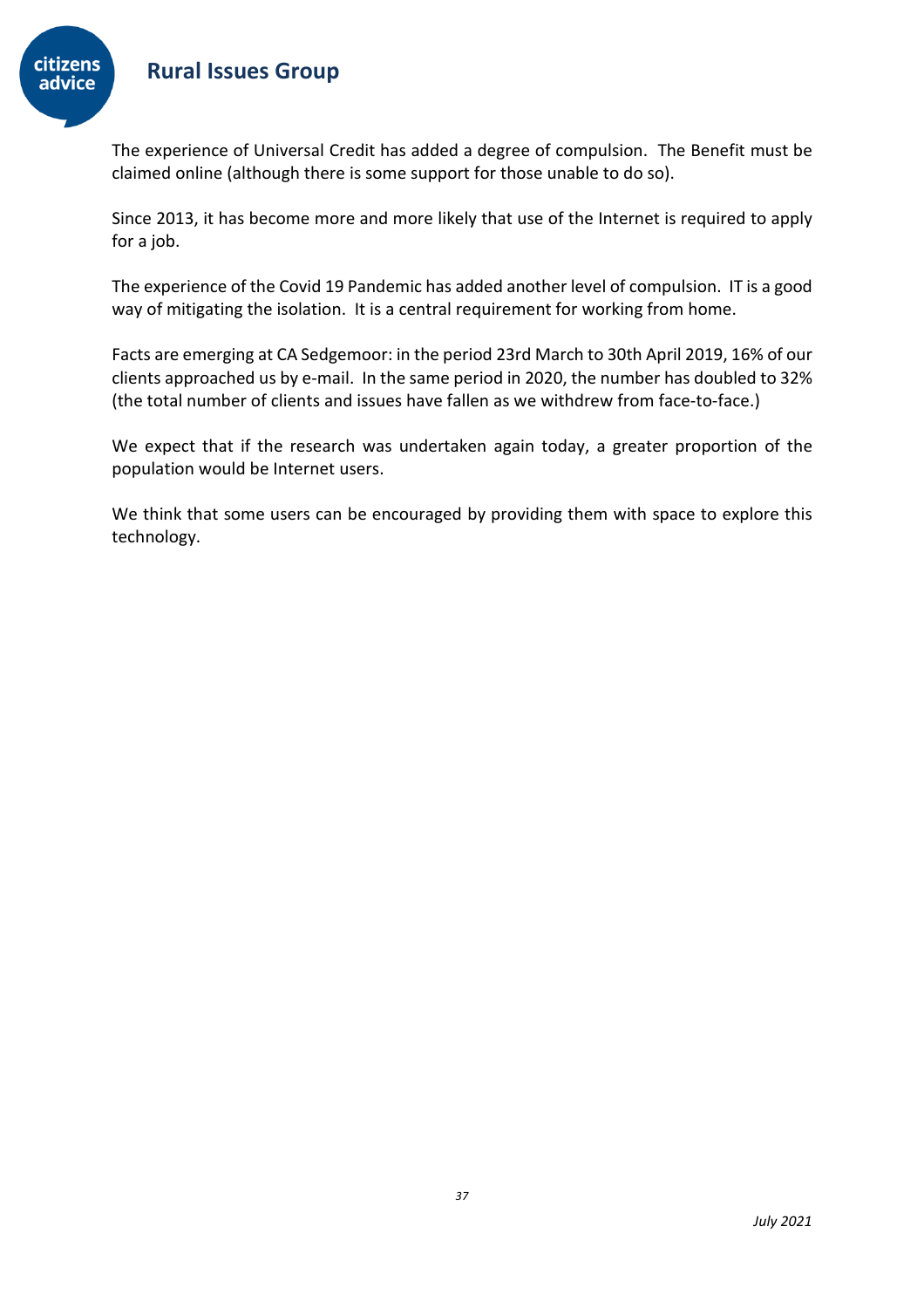

# **APPENDIX D GIGABIT BROADBAND VOUCHER SCHEME**

<span id="page-37-1"></span><span id="page-37-0"></span>The Government is providing up to £210m worth of voucher funding as immediate help for people experiencing slow broadband speeds in rural areas.

Vouchers worth up to £1,500 for homes and £3,500 for businesses help to cover the costs of installing gigabit broadband to people's doorsteps.

Eligibility depends upon:

- Existing broadband speeds less than 100Mbps
- A gigabit capable network is unlikely to be commercially available in the near future
- There is no government funded contract planned or in place.
- The new connection speed must reach double if the existing speed is less than 50Mbps or at least 100Mbps if it is more.
- Businesses of less than 249 employees and turnover of less than £36million, and an annual balance sheet not exceeding £18million.

Full details of this can be found at [https://gigabitvoucher.culture.gov.uk](https://gigabitvoucher.culture.gov.uk/).

Where a household is excluded from the scheme, perhaps by the cost cap, they may choose to pay the extra costs; there are also successful community led schemes.

Note also that Wales and Scotland have different arrangements.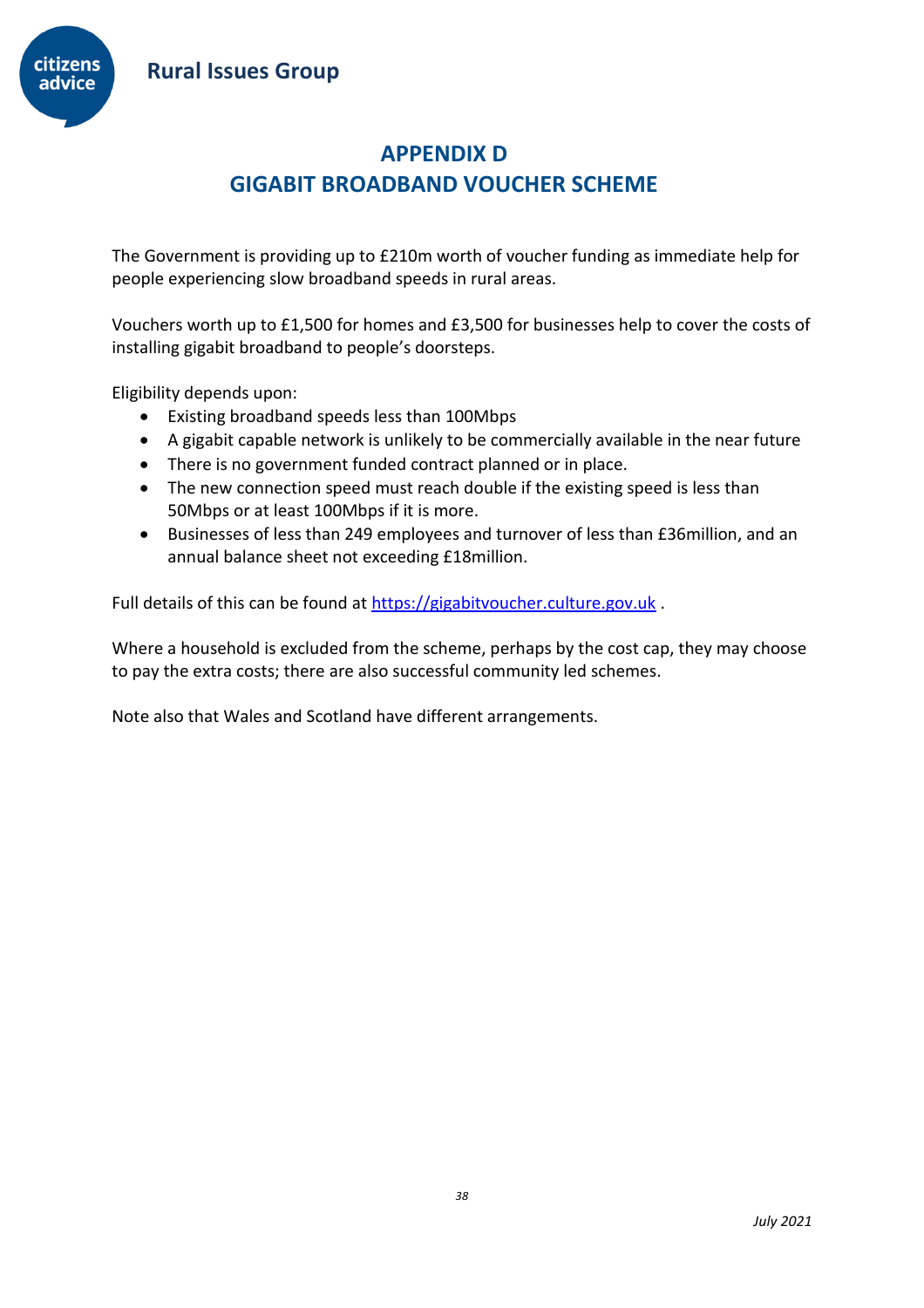

# **APPENDIX E CASE STUDIES**

#### <span id="page-38-2"></span><span id="page-38-1"></span><span id="page-38-0"></span>Case 1 - Ann

Ann is 86. Doesn't own a computer and has no computer skills. Needs help to obtain a Blue Badge.

When Adviser tried to phone … County Council with her, they gave up after trying for 30 mins.

#### <span id="page-38-3"></span>Case 2 – Brian

Brian is 45; partially computer literate. Is struggling to complete his Income Tax Self-Assessment online. Has tried a telephone but gives up after 20 or 30 minutes.

Advised to be patient.

#### <span id="page-38-4"></span>Case 3 – Charles

Charles is 63; he is a recovering alcoholic with a number of health problems including Dementia. He came to us for help with a PIP claim.

#### <span id="page-38-5"></span>Case 4 – Debbie

Debbie is 48; she has multiple health issues, including hypertension and is currently undergoing a mental health assessment. She has had trouble paying her rent and the landlord has begun proceedings heading towards eviction.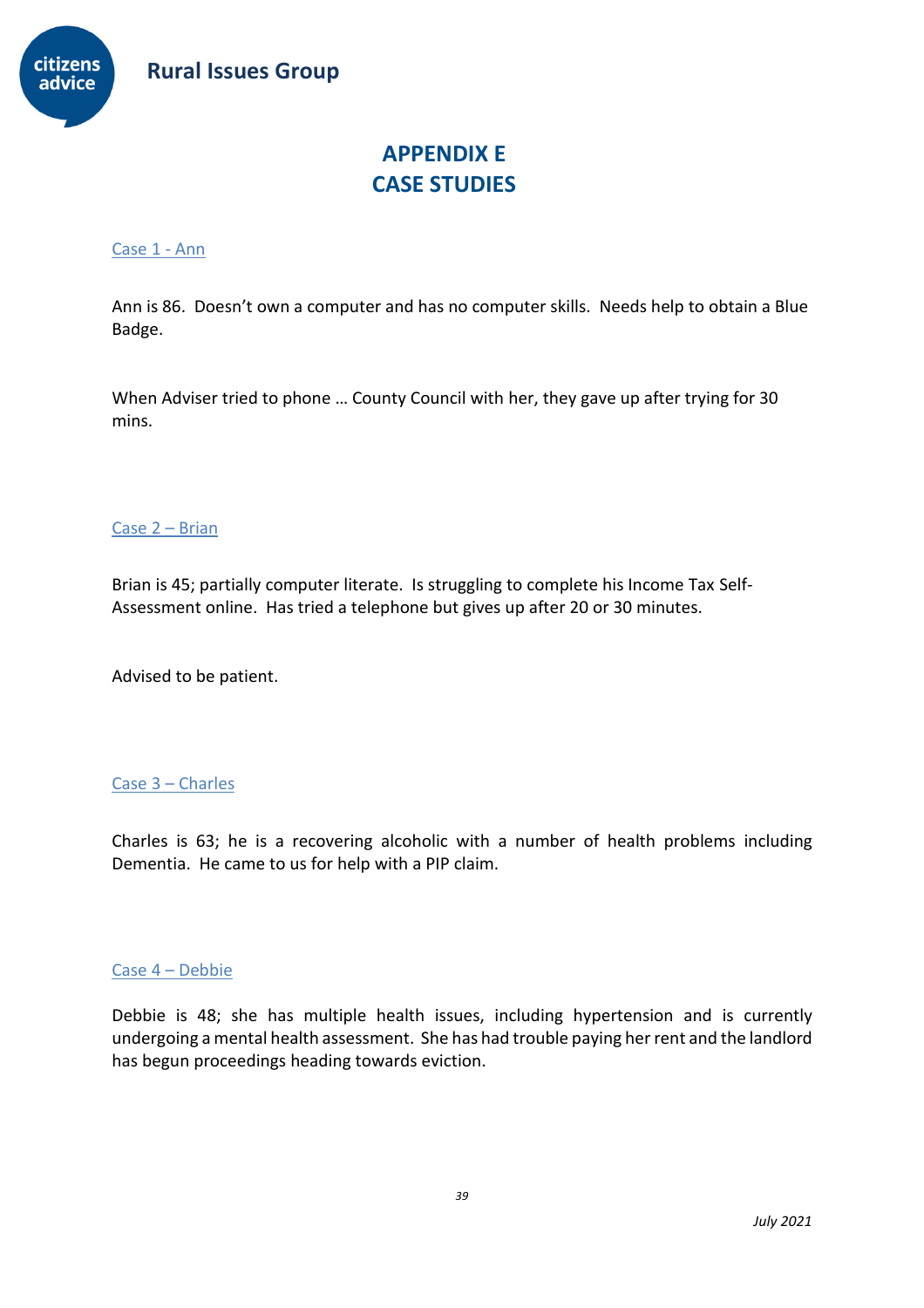

#### <span id="page-39-0"></span>Case 5 – Eric

Eric is 61. He cannot read or write; He speaks only Persian and Urdu. Our Adviser was unable to clarify his employment status. He has recently ceased work and has neither income nor capital. It is considered doubtful that he will be treated as unfit for work.

He was assisted through a 'phone claim for Universal Credit.

#### <span id="page-39-1"></span>Case 6 – Farouk

Client is 61; struggles with English.

Wants help because he has applied for UC last year and has not received any money.

#### <span id="page-39-2"></span>Case 7 – George

George is 59; recently bereaved. He has begun a 'phone claim for UC, and needs help to change his circumstances.

#### <span id="page-39-3"></span>Case 8 – Helen

Helen is 54; lives with her husband, who is working. She has fractures to her hip and her spine.

They have a £14000 debt.

They have no e-mail address and no access to the Internet.

She claims Personal Independence Payments but seeks help to find out whether she can claim Universal Credit.

#### <span id="page-39-4"></span>Case 9 – Isla

I have been assisting a 55yr old lady who lives alone with no family. It became apparent when I first spoke with her in January of this year that she had gone through the entire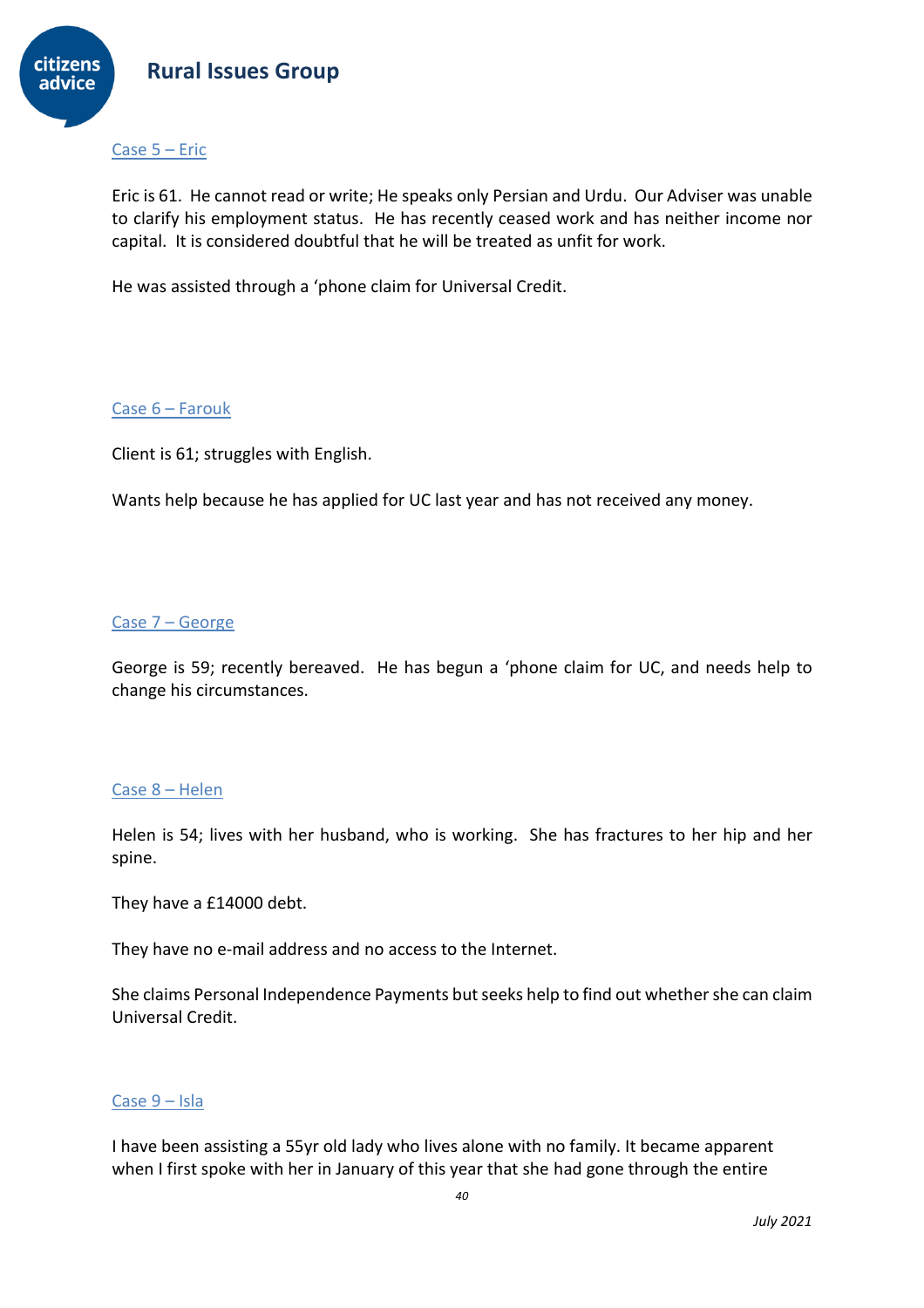

pandemic with just a mobile phone (not a smart phone - just one able to make calls) - she had no internet, broadband or landline.

So other than her walk to the Post Office and/or corner shop everyday she saw and spoke to virtually no one!

We have been attempting to get landline & broadband installed but the issues have been:

- a. She had a deficit to her budget and so our first priority was to make sure she could afford the (albeit small) monthly cost
- b. Local Charities have offered to cover the potential £140 cost to have a landline installed where it is believed there is none (Outreach are not currently answering calls so I have no way of confirming what this lady tells me re no landline!)
- c. All physical correspondence is done by post as she has no email and only recently were we able to offer a face to face meeting at our office (unfortunately she cancelled this due to sickness)
- d. An installation was at last able to be arranged recently by this Lady with BT but they 'cancelled' both the order and her account with no explanation - I contacted BT who stated that an engineer had attended the vicinity of the property but had been unable to conduct the work - hence the cancellation - but he hadn't put any reason so they were unable to tell me why? (if I had to hazard a guess, I suspect he turned up to install broadband and discovered he couldn't as there was no landline!!)
- e. One of this Ladies debts was a door-step loan taken out at Xmas I am in the process of trying to argue this loan as she had no way of checking whether this was a good deal or whether the rate offered was comparable etc.
- f. I strongly believe a large contributory factor in this Ladies money issues is due to the fact that it is incredibly difficult to liaise/correspond and/or conduct any business (particularly financial) without internet access.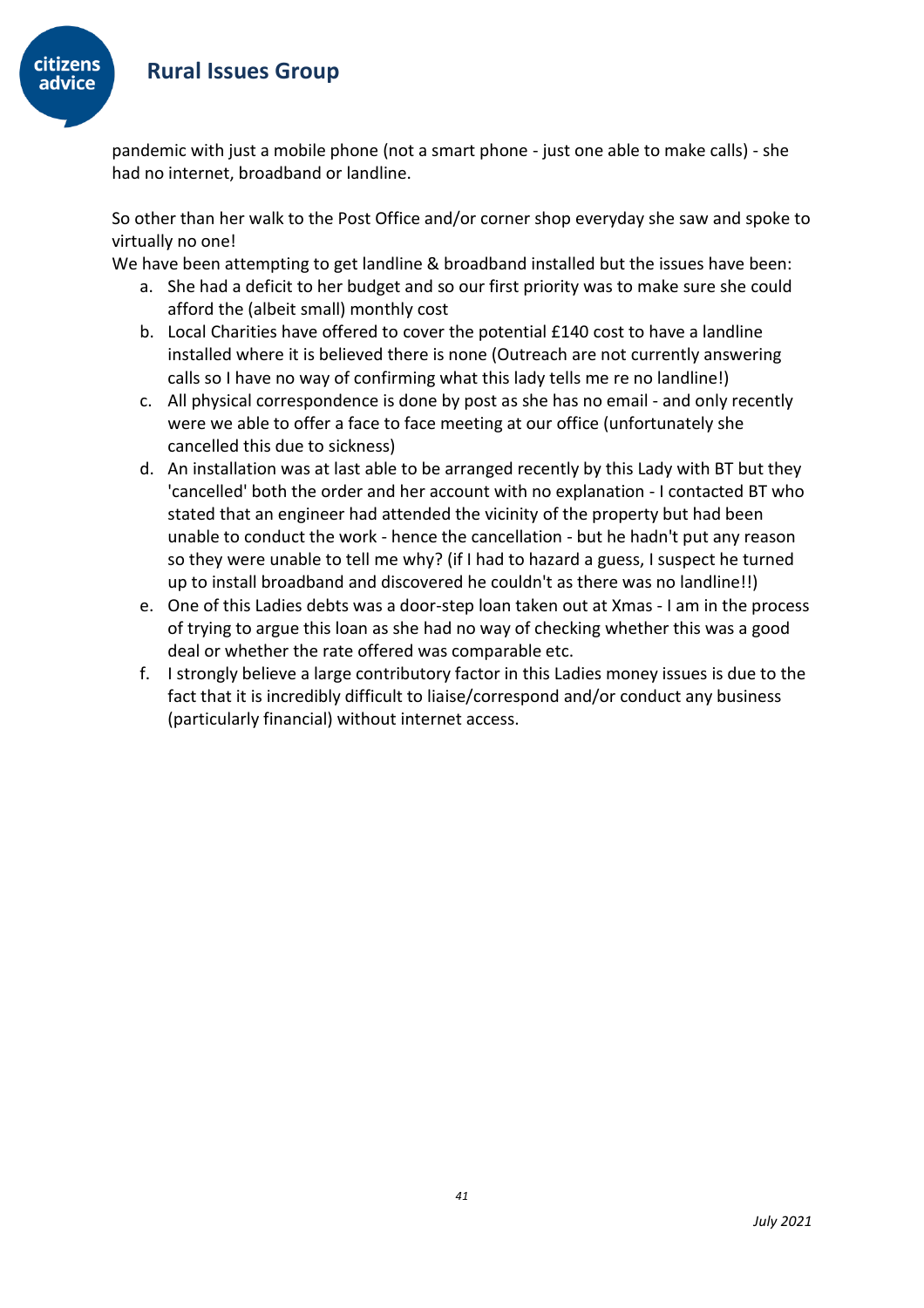

# **REFERENCES**

"Digital By Default" (2018) - by Citizens Advice

"Access Denied" (2013) - a report in Universal Credit and Digital By Default - by York and North Yorkshire Citizens Advice

Connecting Devon and Somerset - [https://www.connectingdevonandsomerset.co.uk](https://www.connectingdevonandsomerset.co.uk/)

Ofcom: *Communications Market Report 2020*

Office For National Statistics: *"Internet Access – Households and Individuals, Great Britain: 2020" and* 

Office For National Statistics: *"Internet Users, UK: 2020"*

"Read All About It" - a report by Citizens Advice Sedgemoor on matters of Literacy, including Numeracy and IT Literacy.